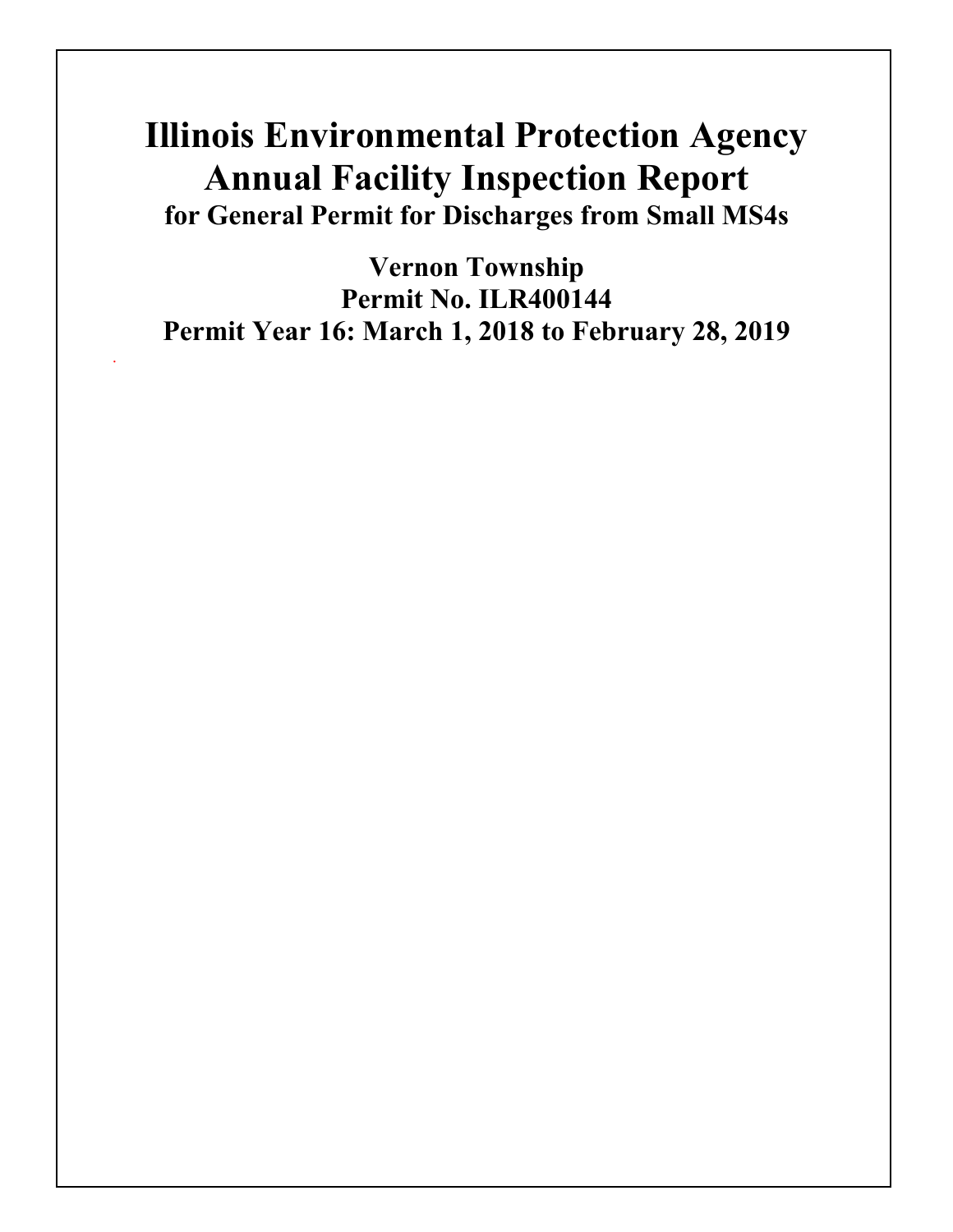# **Table of Contents**

| Part E1. OLP Changes to Best Management Practices, Year 16        |
|-------------------------------------------------------------------|
| Part E2. QLP Status of Compliance with Permit Conditions, Year 16 |
| Part E3. QLP Information and Data Collection Results, Year 16     |
| Part E4. QLP Summary of Year 17 Stormwater Activities             |
| Part E5. QLP Construction Projects Conducted During Year 16       |
|                                                                   |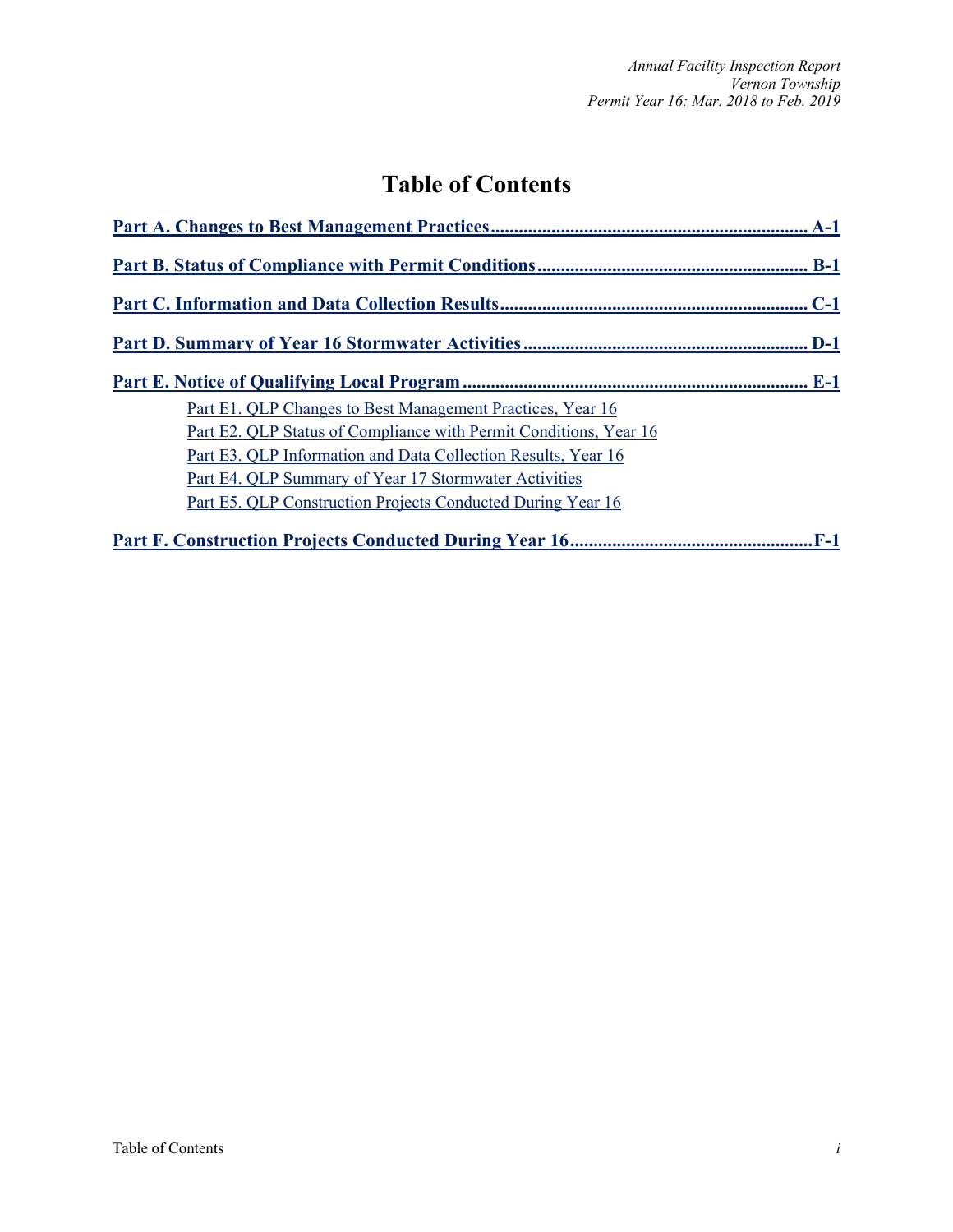# **Part A. MS4 Changes to Best Management Practices, Year 16**

Information regarding the status of all of the BMPs and measurable goals described in the MS4's SMPP is provided in the following table.

| Year 16                 |                                                  | Year 16                 |                                               |
|-------------------------|--------------------------------------------------|-------------------------|-----------------------------------------------|
| MS4                     |                                                  | MS4                     |                                               |
|                         | A. Public Education and Outreach                 |                         | D. Construction Site Runoff Control           |
| $\overline{\text{X}}$   | A.1 Distributed Paper Material                   | $\overline{\mathbf{X}}$ | D.1 Regulatory Control Program                |
|                         | A.2 Speaking Engagement                          | $\overline{\text{X}}$   | D.2 Erosion and Sediment Contro               |
|                         | A.3 Public Service Announcement                  | $\overline{\mathbf{X}}$ | D.3 Other Waste Control Program               |
| $\mathbf{X}$            | A.4 Community Event                              | $\overline{\text{X}}$   | D.4 Site Plan Review Procedures               |
| $\overline{X}$          | A.5 Classroom Education Material                 | $\overline{X}$          | D.5 Public Information Handling<br>Procedures |
| $\overline{X}$          | A.6 Other Public Education                       | $\overline{X}$          | D.6 Site Inspection/Enforcement<br>Procedures |
|                         |                                                  |                         | D.7 Other Construction Site Runo<br>Controls  |
|                         | B. Public Participation/Involvement              |                         |                                               |
|                         | <b>B.1 Public Panel</b>                          |                         | E. Post-Construction Runoff Control           |
|                         | <b>B.2</b> Educational Volunteer                 |                         | E.1 Community Control Strategy                |
| $\overline{\textbf{X}}$ | <b>B.3 Stakeholder Meeting</b>                   | $\overline{\textbf{X}}$ | E.2 Regulatory Control Program                |
| $\overline{\mathbf{X}}$ | <b>B.4 Public Hearing</b>                        | $\overline{\text{X}}$   | E.3 Long Term O&M Procedures                  |
|                         | <b>B.5 Volunteer Monitoring</b>                  | $\overline{\text{X}}$   | E.4 Pre-Const Review of BMP De                |
|                         | <b>B.6 Program Coordination</b>                  | $\overline{\mathbf{X}}$ | E.5 Site Inspections During Const             |
| $\overline{\mathbf{X}}$ | <b>B.7 Other Public Involvement</b>              | $\overline{\textbf{X}}$ | E.6 Post-Construction Inspections             |
|                         |                                                  | $\overline{\textbf{X}}$ | E.7 Other Post-Const Runoff Con               |
|                         | C. Illicit Discharge Detection and Elimination   |                         |                                               |
| $\overline{\text{X}}$   | C.1 Storm Sewer Map Preparation                  |                         | F. Pollution Prevention/Good Housekeeping     |
|                         | C.2 Regulatory Control Program                   | $\overline{X}$          | F.1 Employee Training Program                 |
| $\overline{X}$          | C.3 Detection/Elimination Prioritization<br>Plan | $\overline{X}$          | F.2 Inspection and Maintenance P              |
|                         | C.4 Illicit Discharge Tracing Procedures         | $\overline{X}$          | F.3 Municipal Operations Storm V<br>Control   |
|                         | C.5 Illicit Source Removal Procedures            | $\overline{\mathbf{X}}$ | F.4 Municipal Operations Waste I              |
|                         | C.6 Program Evaluation and Assessment            |                         | F.5 Flood Management/Assess Gu                |
| $\overline{\textbf{X}}$ | C.7 Visual Dry Weather Screening                 |                         | F.6 Other Municipal Operations C              |
|                         | C.8 Pollutant Field Testing                      |                         |                                               |
|                         | C.9 Public Notification                          |                         |                                               |
|                         | C.10 Other Illicit Discharge Controls            |                         |                                               |

# **Note: "X" indicates BMPs that were implemented in accordance with the MS4's SMPP** ü **indicates BMPs that were changed during Year 16**

| ar 16                   |                                                        | Year 16                 |                                                 |
|-------------------------|--------------------------------------------------------|-------------------------|-------------------------------------------------|
| $\overline{4}$          |                                                        | MS4                     |                                                 |
|                         | Public Education and Outreach                          |                         | D. Construction Site Runoff Control             |
| $\overline{\text{X}}$   | A.1 Distributed Paper Material                         | $\overline{X}$          | D.1 Regulatory Control Program                  |
|                         | A.2 Speaking Engagement                                | $\overline{\textbf{X}}$ | D.2 Erosion and Sediment Control BMPs           |
|                         | A.3 Public Service Announcement                        | $\overline{X}$          | D.3 Other Waste Control Program                 |
| $\overline{\text{X}}$   | A.4 Community Event                                    | $\overline{\text{X}}$   | D.4 Site Plan Review Procedures                 |
| $\overline{\text{X}}$   | A.5 Classroom Education Material                       | $\overline{X}$          | D.5 Public Information Handling<br>Procedures   |
| $\overline{\text{X}}$   | A.6 Other Public Education                             | $\overline{X}$          | D.6 Site Inspection/Enforcement<br>Procedures   |
|                         |                                                        |                         | D.7 Other Construction Site Runoff<br>Controls  |
|                         | Public Participation/Involvement                       |                         |                                                 |
|                         | <b>B.1 Public Panel</b>                                |                         | E. Post-Construction Runoff Control             |
|                         | <b>B.2 Educational Volunteer</b>                       |                         | E.1 Community Control Strategy                  |
| $\mathbf X$             | <b>B.3 Stakeholder Meeting</b>                         | $\overline{X}$          | E.2 Regulatory Control Program                  |
| $\overline{\text{X}}$   | <b>B.4 Public Hearing</b>                              | $\overline{X}$          | E.3 Long Term O&M Procedures                    |
|                         | <b>B.5 Volunteer Monitoring</b>                        | $\overline{\text{X}}$   | E.4 Pre-Const Review of BMP Designs             |
|                         | <b>B.6 Program Coordination</b>                        | $\overline{\mathbf{X}}$ | E.5 Site Inspections During Construction        |
| $\overline{\text{X}}$   | <b>B.7 Other Public Involvement</b>                    | $\overline{\text{X}}$   | E.6 Post-Construction Inspections               |
|                         |                                                        | $\overline{X}$          | E.7 Other Post-Const Runoff Controls            |
|                         | Illicit Discharge Detection and Elimination            |                         |                                                 |
| $\overline{\text{X}}$   | C.1 Storm Sewer Map Preparation                        |                         | F. Pollution Prevention/Good Housekeeping       |
|                         | C.2 Regulatory Control Program                         | $\overline{X}$          | F.1 Employee Training Program                   |
| $\overline{\mathrm{X}}$ | C.3 Detection/Elimination Prioritization<br>Plan       | $\overline{X}$          | F.2 Inspection and Maintenance Program          |
|                         | C.4 Illicit Discharge Tracing Procedures               | $\overline{X}$          | F.3 Municipal Operations Storm Water<br>Control |
|                         | C.5 Illicit Source Removal Procedures                  | $\overline{X}$          | F.4 Municipal Operations Waste Disposal         |
|                         | C.6 Program Evaluation and Assessment                  |                         | F.5 Flood Management/Assess Guidelines          |
| $\overline{\mathrm{X}}$ | C.7 Visual Dry Weather Screening                       |                         | F.6 Other Municipal Operations Controls         |
|                         | $C(0, 0, 11)$ $\rightarrow$ $D'$ 11 $T'$ $\rightarrow$ |                         |                                                 |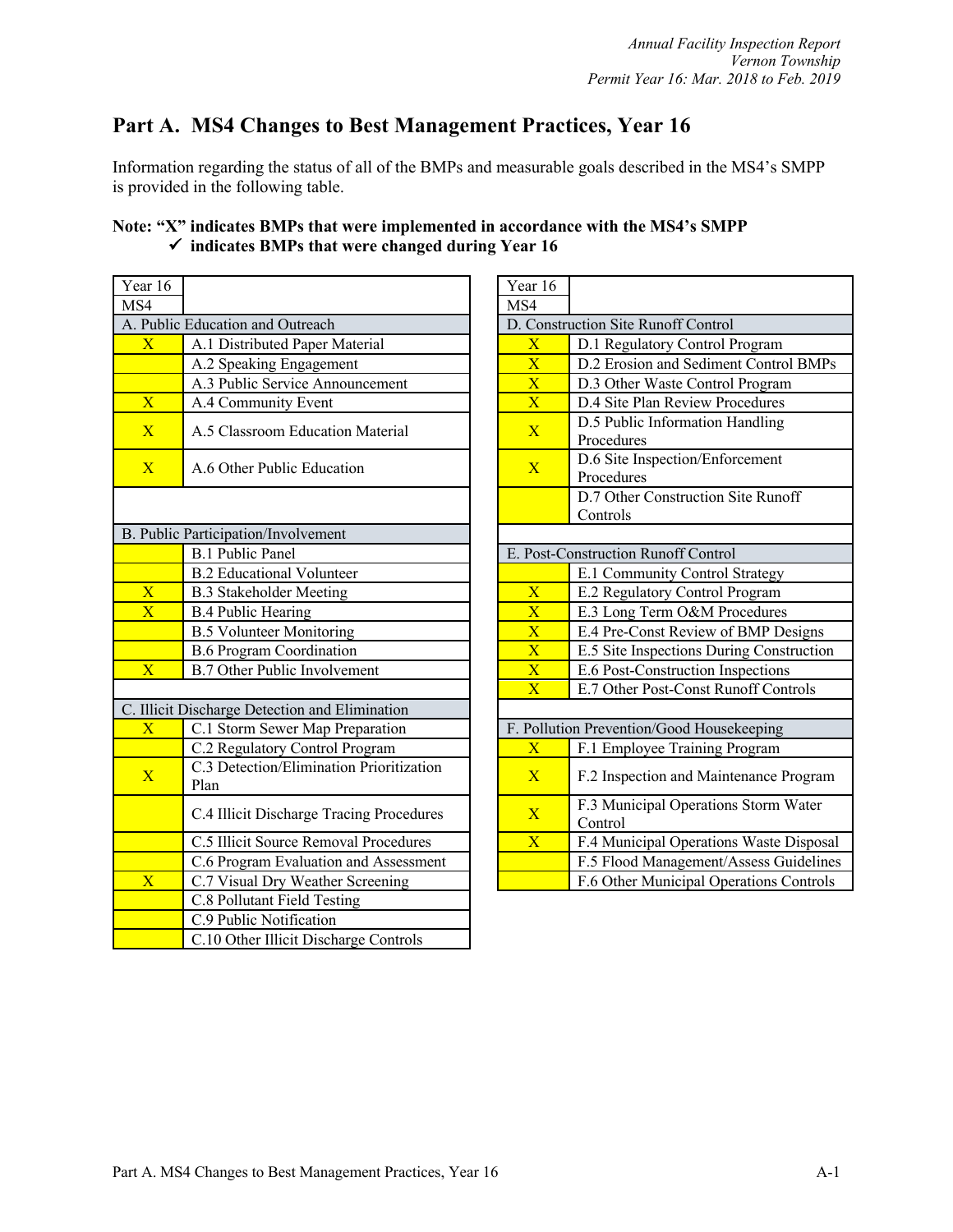Additional information about the changes that were made to the BMPs described in the MS4's SMPP during Year 16 is provided below.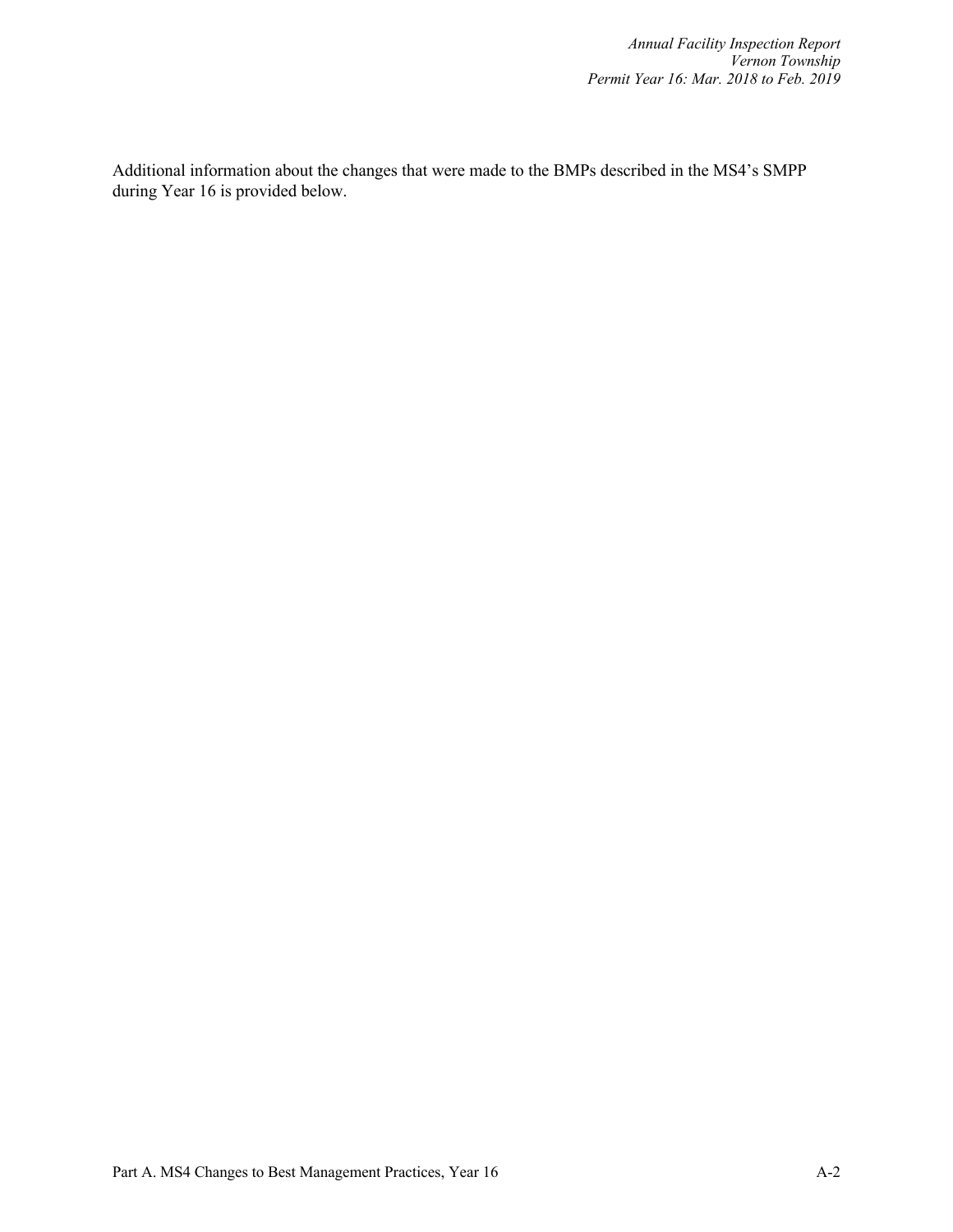# **Part B. MS4 Status of Compliance with Permit Conditions, Year 16**

#### **Stormwater Management Activities, Year 16**

Please note that IEPA issued a new version of its General NPDES Permit No. ILR40 (Permit), effective on March 1, 2016. On behalf of all MS4s within the county, SMC performs activities related to each of the six minimum control measures which are described in detail in the SMPP. These BMPs, implemented at the county level, make significant strides in achieving the statutory goal of reducing the discharge of pollutants to the MEP as watershed boundaries are not constrained by municipal borders. The SMPP can be viewed at the following link: Vernontownship.com

In response to the new ILR40 permit, effective March 1, 2016, the QLP issued a revised SMPP template in November of 2016 (near the end of Year 14). During Year 16, the MS4 reviewed and revised its SMPP. The stormwater management activities that the MS4 performed during Year 16, including the MS4's BMPs and measurable goals, are described in detail in the revised SMPP. A copy of the annual tracking form is included at the end of Part B of this report.

# **A. Public Education and Outreach**

Measurable Goal(s):

§ Implement BMPs and track progress of BMP implementation, as described in the SMPP.

Year 16 MS4 activities:

The MS4 continues to implement the BMPs described in its SMPP and to track progress in implementing its stormwater management program.

# **B. Public Participation/Involvement**

Measurable Goal(s):

§ Implement BMPs and track progress of BMP implementation, as described in the SMPP.

Year 16 MS4 activities:

The MS4 continues to implement the BMPs described in its SMPP and to track progress in implementing its stormwater management program.

#### **C. Illicit Discharge Detection and Elimination**

#### Measurable Goal(s):

§ Implement BMPs and track progress of BMP implementation, as described in the SMPP.

Year 16 MS4 activities:

• The MS4 continues to implement the BMPs described in its SMPP and to track progress in implementing its stormwater management program.

#### **D. Construction Site Runoff Control**

#### Measurable Goal(s):

§ Implement BMPs and track progress of BMP implementation, as described in the SMPP. Assist SMC in ensuring that all applicable developments are regulated pursuant to the WDO.

Year 16 MS4 activities:

 $\blacksquare$  The MS4 continues to implement the BMPs described in its SMPP and to track progress in implementing its stormwater management program.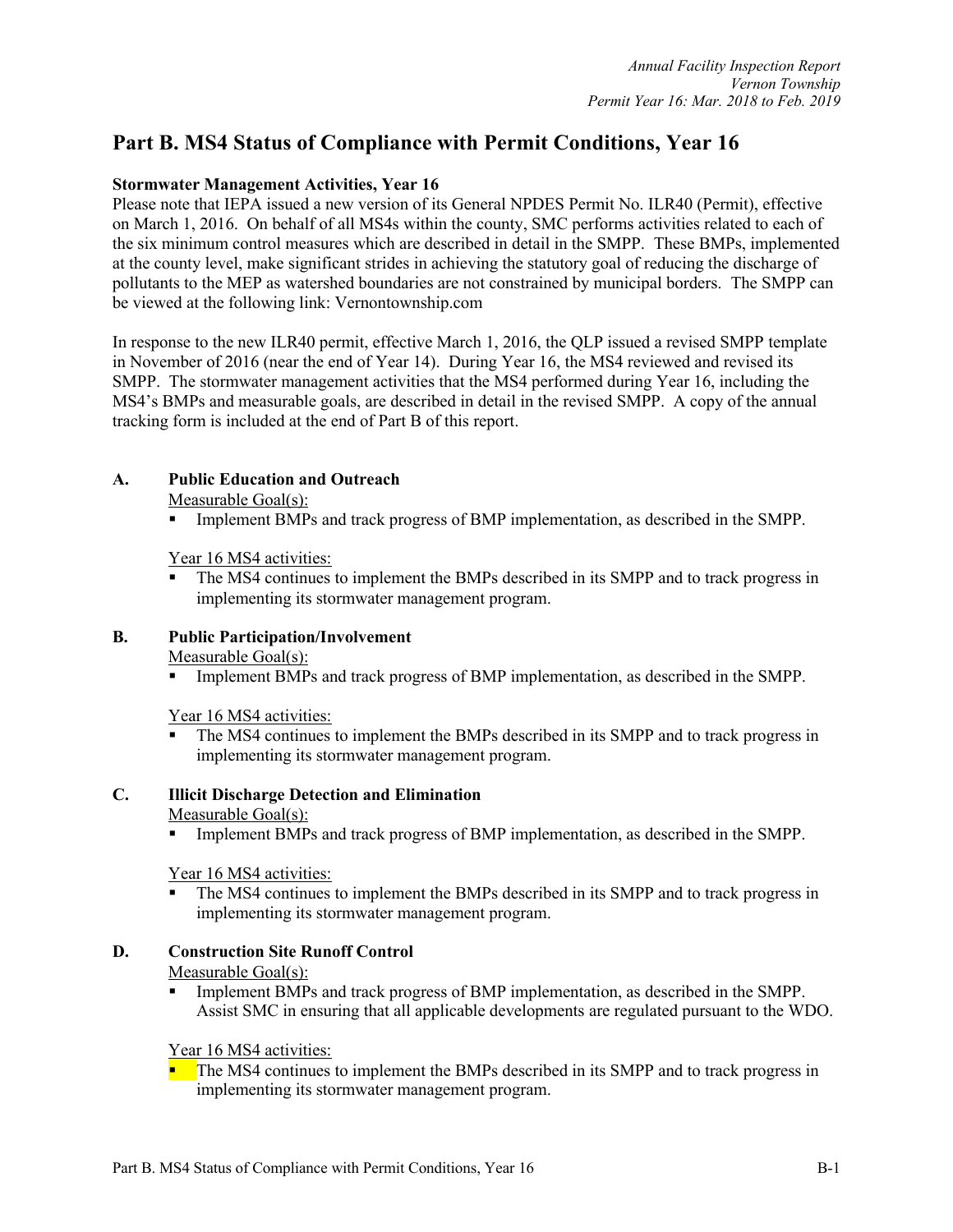• The MS4 continues to assist SMC in ensuring that all applicable developments are regulated pursuant to the WDO.

#### **E. Post-Construction Runoff Control**

Measurable Goal(s):

- § Implement BMPs and track progress of BMP implementation, as described in the SMPP.
- Assist SMC in ensuring that all applicable developments regulated pursuant to the WDO.

Year 16 MS4 activities:

- The MS4 continues to implement the BMPs described in its SMPP and to track progress in implementing its stormwater management program.
- The MS4 continues to assist SMC in ensuring that all applicable developments are regulated pursuant to the WDO.

#### **F. Pollution Prevention/Good Housekeeping**

Measurable Goal(s):

§ Implement BMPs and track progress of BMP implementation, as described in the SMPP.

Year 16 MS4 activities:

• The MS4 continues to implement the BMPs described in its SMPP and to track progress in implementing its stormwater management program.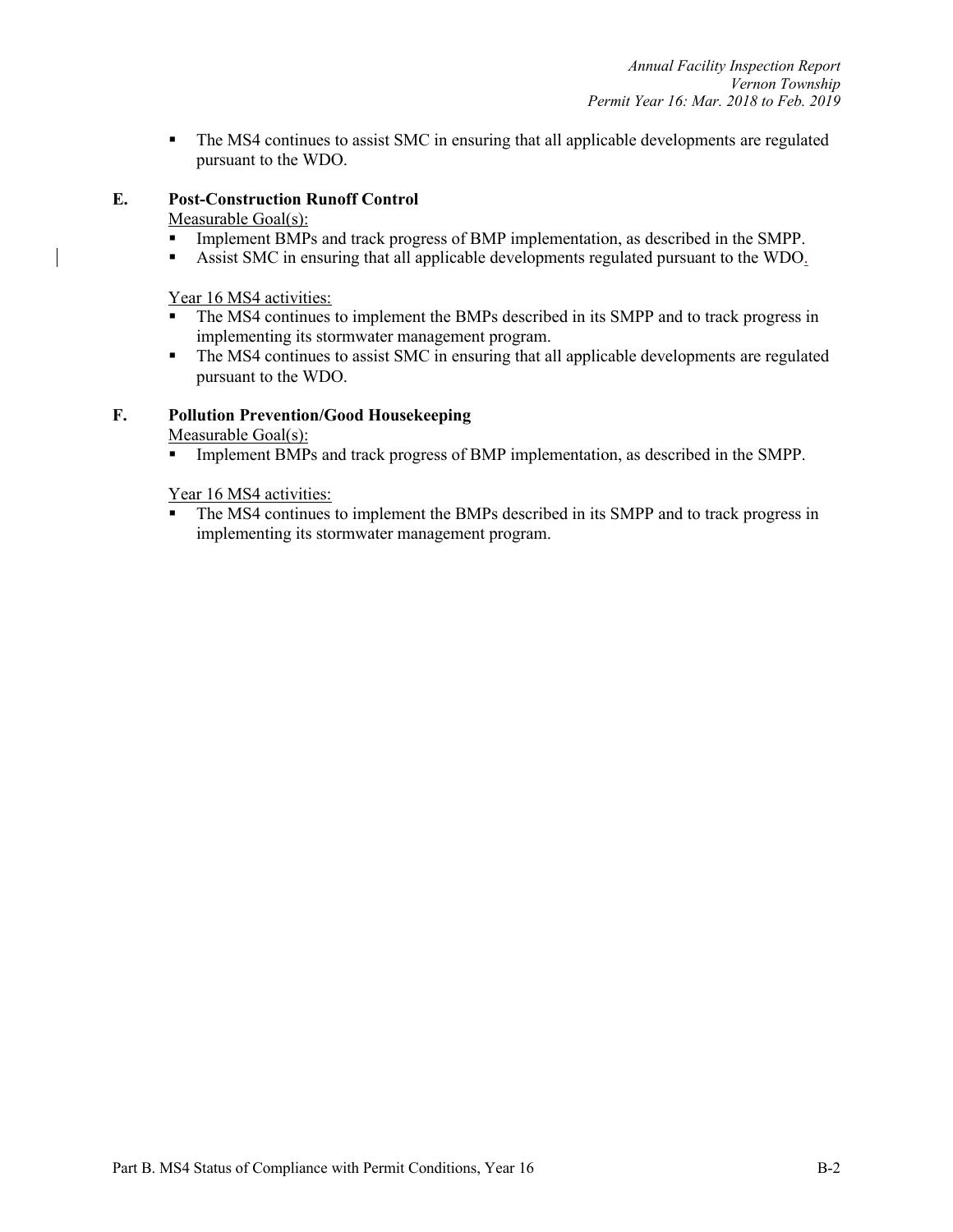#### **Stormwater Management Program Assessment, Year 16**

The MS4 revised their SMPP to coincide with the March 2016 ILR40 permit. As described in the revised SMPP there are extensive monitoring efforts already underway across the County, refer to Part C of this report for additional information. The QLP section of the report describes the Status of Lake County waters using information gathered by active workgroups and the Lake County Health Department along with a discussion on TMDL status within the County. The Status of Lake County Waters provides insight as to the overall effectiveness of countywide efforts to improve water quality. As an active MS4 within the County, the countywide findings reflect the individual efforts of each MS4.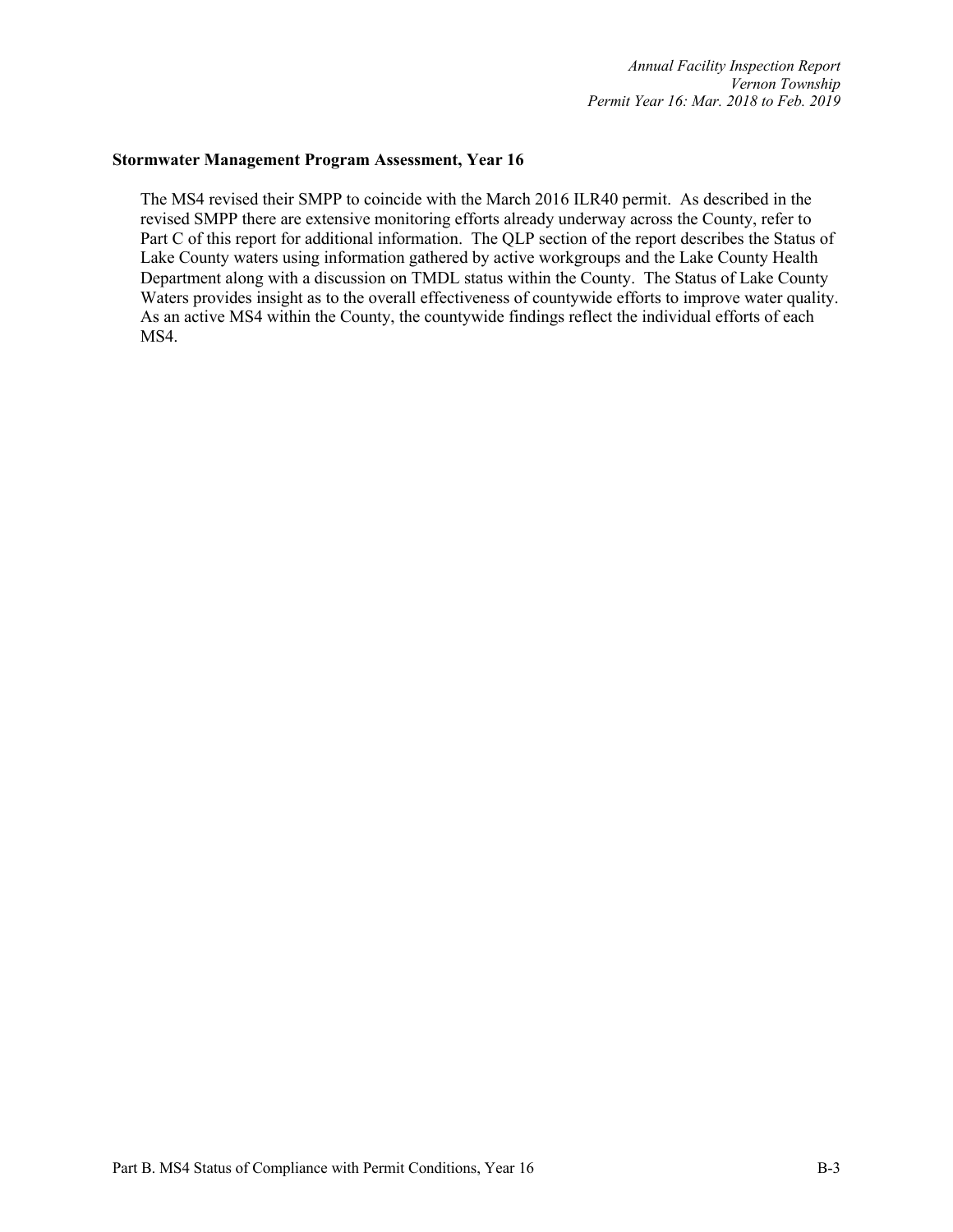# **Part C. MS4 Information and Data Collection Results, Year 16**

#### **Annual Monitoring and Data Collection, Year 16**

Information and data that the MS4 collected to meet the monitoring requirement of the version of IEPA's General NPDES Permit No. ILR40 that applied to the reporting period are summarized below.

The MS4 revised their SMPP to coincide with the March 2016 ILR40 permit. As described in the revised SMPP there are extensive monitoring efforts already underway across the County. The MS4 is located in and participates in the Des Plaines River Watershed Workgroup (DRWW), North Branch Chicago River Watershed Workgroup (NBWW) and supports Lake County Health Department (LCHD) efforts. The QLP section of the report describes the status of Lake County waters using information gathered by these workgroups, the LCHD and IEPA. The following is a brief summary of the efforts described in more detail in the SMPP.

- § The Des Plaines River Watershed Workgroup (DRWW) monitors water quality in the Des Plaines River and tributaries to accurately identify the quality of the river ecosystems as well as stressors associated with non-attainment of water quality standards and designated uses. During the current YR16 reporting period, DRWW's monitoring program includes: Water/Sediment sampling and analysis at 71 Monitoring Locations for 2018; Bioassessment monitoring at 20 monitoring locations; Continuous water quality monitoring with data sondes and Chlorophyll a sampling and analysis at 14 Monitoring Locations; and Flow Monitoring data collection at 21 sites. An annual water chemistry monitoring report was submitted to Illinois EPA on behalf of DRWW members in March 2019, which covers the NPDES II monitoring requirements for MS4 communities that are DRWW members. The Des Plaines River Watershed Monitoring Strategy was also updated and submitted to Illinois EPA in March 2018. The MS4 is currently a DRWW member for the reporting year (URL: http://www.drww.org/members).
- § The North Branch Watershed Workgroup (NBWW) monitors water quality in the North Branch of the Chicago River and tributaries to accurately identify the quality of the river ecosystems as well as stressors associated with non-attainment of water quality standards and designated uses. Monitoring data will allow for a greater understanding of the water quality impairments, identify priority restoration activities, and track water quality improvements. The Workgroup is committed to an approach for attaining water quality standards that focuses on stakeholder involvement, monitoring, and locally led decision-making based on sound science. Comprehensive baseline monitoring has been completed at all 25 sites for water column chemistry and sampled 11 sites for fish, habitat, macroinvertebrate, and sediment chemistry. Data sondes were deployed at 7 sites in the Middle Fork and Skokie River for collection of dissolved oxygen (D.O), pH, temperature, and specific conductance. The NBWW will continue to support the North Branch Watershed Planning Committee and the North Branch Watershed Consortium through regular discussion at general meetings. MS4 communities that are currently NBWW members for the reporting year are located at (URL: www.nbwwil.org).
- The LCHD Lakes Management Unit has been collecting water quality data on Lake County lakes since the late 1960s. Since 2000, 176 different lakes each year have been studied and data collected on temperature, dissolved oxygen, phosphorus, nitrogen, solids, pH, alkalinity, chloride, conductivity, water clarity, the plant community and shoreline characteristics. Lake summary reports can be found (URL: https://www.lakecountyil.gov/2400/Lake-Reports).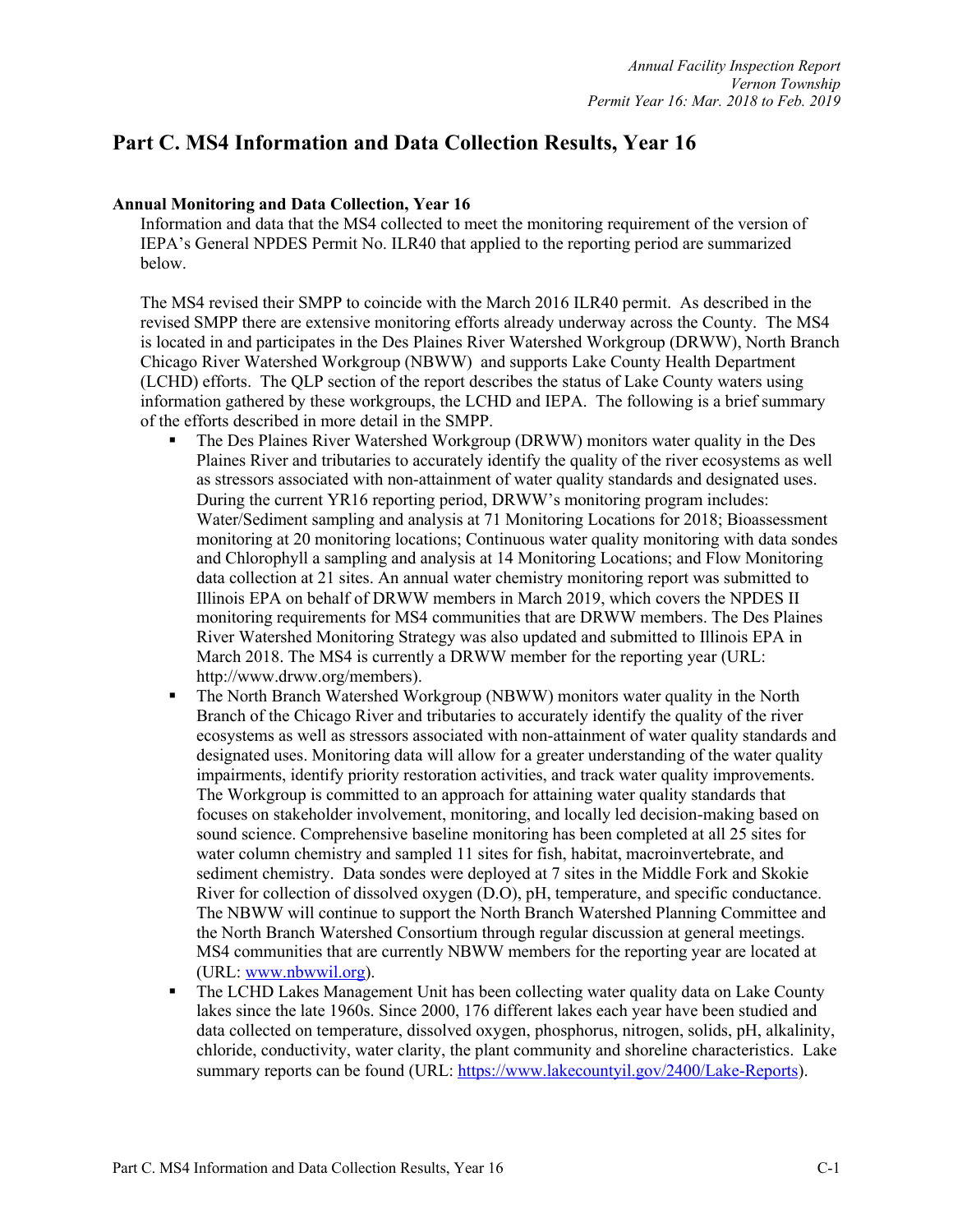# **Part D. MS4 Summary of Year 16 Stormwater Activities**

The table below indicates the stormwater management activities that the MS4 plans to undertake during Year 16. Additional information about the stormwater management activities that the MS4 will perform is provided in the section following the table.

| Year 16                 |                                                  | Year 16                 |                                             |
|-------------------------|--------------------------------------------------|-------------------------|---------------------------------------------|
| MS4                     |                                                  | MS4                     |                                             |
|                         | A. Public Education and Outreach                 |                         | D. Construction Site Runoff Control         |
| $\overline{\textbf{X}}$ | A.1 Distributed Paper Material                   | $\overline{\text{X}}$   | D.1 Regulatory Control Program              |
|                         | A.2 Speaking Engagement                          | $\overline{\text{X}}$   | D.2 Erosion and Sediment Contro             |
|                         | A.3 Public Service Announcement                  | $\overline{\text{X}}$   | D.3 Other Waste Control Program             |
| $\overline{\mathbf{X}}$ | A.4 Community Event                              | $\overline{\text{X}}$   | D.4 Site Plan Review Procedures             |
| $\overline{\text{X}}$   | A.5 Classroom Education Material                 | $\overline{\textbf{X}}$ | D.5 Public Information Handling             |
| $\overline{X}$          | A.6 Other Public Education                       | $\overline{X}$          | D.6 Site Inspection/Enforcement I           |
|                         |                                                  |                         | D.7 Other Construction Site Runo            |
|                         | B. Public Participation/Involvement              |                         |                                             |
|                         | <b>B.1 Public Panel</b>                          |                         | E. Post-Construction Runoff Control         |
|                         | <b>B.2 Educational Volunteer</b>                 |                         | E.1 Community Control Strategy              |
| $\overline{\text{X}}$   | <b>B.3 Stakeholder Meeting</b>                   | $\overline{\text{X}}$   | E.2 Regulatory Control Program              |
| $\overline{\text{X}}$   | <b>B.4 Public Hearing</b>                        | $\overline{\text{X}}$   | E.3 Long Term O&M Procedures                |
|                         | <b>B.5 Volunteer Monitoring</b>                  | $\overline{\textbf{X}}$ | E.4 Pre-Const Review of BMP De              |
|                         | <b>B.6 Program Coordination</b>                  | $\overline{\textbf{X}}$ | E.5 Site Inspections During Const           |
| $\overline{X}$          | <b>B.7 Other Public Involvement</b>              | $\overline{\text{X}}$   | E.6 Post-Construction Inspections           |
|                         |                                                  | $\overline{\mathbf{X}}$ | E.7 Other Post-Const Runoff Con             |
|                         | C. Illicit Discharge Detection and Elimination   |                         |                                             |
| $\overline{\text{X}}$   | C.1 Storm Sewer Map Preparation                  |                         | F. Pollution Prevention/Good Housekeeping   |
| $\overline{\textbf{X}}$ | C.2 Regulatory Control Program                   | $\overline{X}$          | F.1 Employee Training Program               |
| $\overline{\mathbf{X}}$ | C.3 Detection/Elimination Prioritization<br>Plan | $\mathbf{X}$            | F.2 Inspection and Maintenance P            |
| $\overline{X}$          | C.4 Illicit Discharge Tracing Procedures         | $\mathbf{X}$            | F.3 Municipal Operations Storm V<br>Control |
| $\overline{\text{X}}$   | C.5 Illicit Source Removal Procedures            | $\overline{X}$          | F.4 Municipal Operations Waste I            |
| $\overline{\text{X}}$   | C.6 Program Evaluation and Assessment            |                         | F.5 Flood Management/Assess Gu              |
| $\overline{\text{X}}$   | C.7 Visual Dry Weather Screening                 |                         | F.6 Other Municipal Operations C            |
| $\overline{\textbf{X}}$ | C.8 Pollutant Field Testing                      |                         |                                             |
| $\overline{\text{X}}$   | C.9 Public Notification                          |                         |                                             |
|                         | C.10 Other Illicit Discharge Controls            |                         |                                             |
|                         |                                                  |                         |                                             |

|  | Note: "X" indicates BMPs that will be implemented during Year 16 |
|--|------------------------------------------------------------------|
|  | indicates BMPs that were changed during Year 16                  |

|                                     | Indicates BNIPS that were changed during Year To |                                                            |                                                 |
|-------------------------------------|--------------------------------------------------|------------------------------------------------------------|-------------------------------------------------|
| ur 16                               |                                                  | Year 16                                                    |                                                 |
| $\overline{4}$                      |                                                  | MS4                                                        |                                                 |
|                                     | Public Education and Outreach                    |                                                            | D. Construction Site Runoff Control             |
| $\overline{\text{X}}$               | A.1 Distributed Paper Material                   | $\overline{\text{X}}$                                      | D.1 Regulatory Control Program                  |
|                                     | A.2 Speaking Engagement                          | $\overline{\text{X}}$                                      | D.2 Erosion and Sediment Control BMPs           |
|                                     | A.3 Public Service Announcement                  | $\overline{\mathbf{X}}$                                    | D.3 Other Waste Control Program                 |
| $\overline{\text{X}}$               | A.4 Community Event                              | $\overline{\text{X}}$                                      | D.4 Site Plan Review Procedures                 |
| $\frac{\overline{X}}{\overline{X}}$ | A.5 Classroom Education Material                 | $\overline{X}$                                             | D.5 Public Information Handling Procedures      |
|                                     | A.6 Other Public Education                       | $\overline{\textbf{X}}$                                    | D.6 Site Inspection/Enforcement Procedures      |
|                                     |                                                  |                                                            | D.7 Other Construction Site Runoff Controls     |
|                                     | Public Participation/Involvement                 |                                                            |                                                 |
|                                     | <b>B.1 Public Panel</b>                          |                                                            | E. Post-Construction Runoff Control             |
|                                     | <b>B.2</b> Educational Volunteer                 |                                                            | E.1 Community Control Strategy                  |
| $\overline{\text{X}}$               | <b>B.3 Stakeholder Meeting</b>                   | $\overline{\textbf{X}}$                                    | E.2 Regulatory Control Program                  |
| $\overline{\text{X}}$               | <b>B.4 Public Hearing</b>                        | $\overline{\textbf{X}}$                                    | E.3 Long Term O&M Procedures                    |
|                                     | <b>B.5 Volunteer Monitoring</b>                  | $\overline{\text{X}}$                                      | E.4 Pre-Const Review of BMP Designs             |
|                                     | <b>B.6 Program Coordination</b>                  | $\overline{\textbf{X}}$                                    | E.5 Site Inspections During Construction        |
| $\overline{\mathrm{X}}$             | <b>B.7 Other Public Involvement</b>              | $\overline{\text{X}}$<br>E.6 Post-Construction Inspections |                                                 |
|                                     |                                                  | $\overline{\text{X}}$                                      | E.7 Other Post-Const Runoff Controls            |
|                                     | Illicit Discharge Detection and Elimination      |                                                            |                                                 |
| $\overline{\text{X}}$               | C.1 Storm Sewer Map Preparation                  |                                                            | F. Pollution Prevention/Good Housekeeping       |
| $\overline{X}$                      | C.2 Regulatory Control Program                   | $\overline{X}$                                             | F.1 Employee Training Program                   |
| $\overline{\text{X}}$               | C.3 Detection/Elimination Prioritization<br>Plan | $\overline{X}$                                             | F.2 Inspection and Maintenance Program          |
| $\overline{\text{X}}$               | C.4 Illicit Discharge Tracing Procedures         | $\mathbf{X}$                                               | F.3 Municipal Operations Storm Water<br>Control |
| $\frac{\overline{X}}{\overline{X}}$ | C.5 Illicit Source Removal Procedures            | $\overline{X}$                                             | F.4 Municipal Operations Waste Disposal         |
|                                     | C.6 Program Evaluation and Assessment            |                                                            | F.5 Flood Management/Assess Guidelines          |
| $\overline{\text{X}}$               | C.7 Visual Dry Weather Screening                 |                                                            | F.6 Other Municipal Operations Controls         |
|                                     |                                                  |                                                            |                                                 |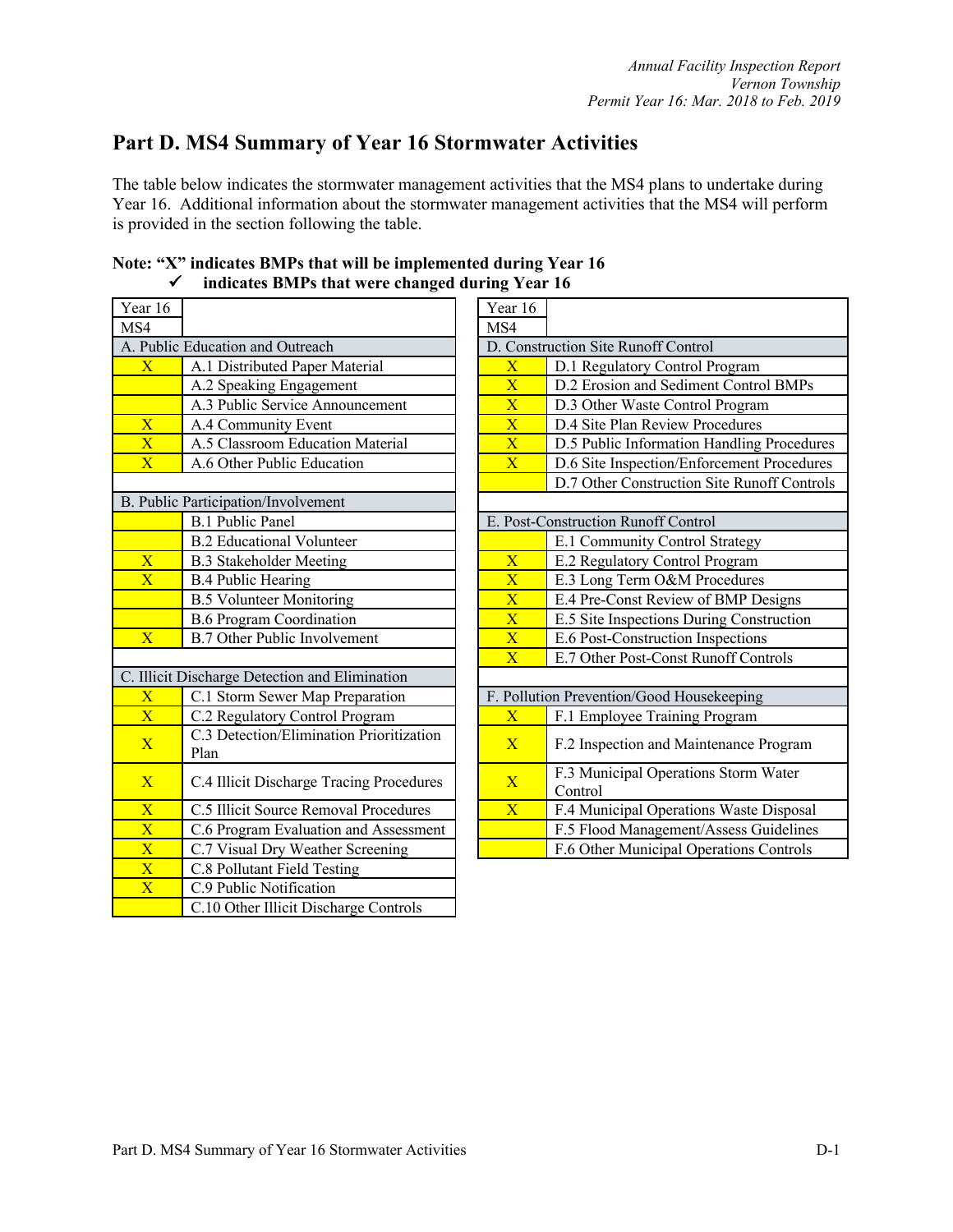#### **Stormwater Management Activities, Year 16**

As described in Part B above, a significant enhancement to the SMPP is the inclusion of Chapter 3.1 Qualified Local Program. On behalf of all MS4s within the county, SMC performs activities related to each of the six minimum control measures which are described in detail in the SMPP. These BMPs, implemented at the county level, make significant strides in achieving the statutory goal of reducing the discharge of pollutants to the MEP as watershed boundaries are not constrained by municipal borders. As such, a significant portion of the stated MS4 measurable goals are to "support QLP efforts."

During Year 16, the MS4 plans to continue to support and supplement QLP efforts, as described in detail in the MS4's SMPP and in brief below. The MS4's SMPP can be viewed at Vernontownship.com

#### **A. Public Education and Outreach**

In additional to the extensive QLP efforts, the MS4 utilizes a variety of methods to educate and provide outreach to the public about the importance of managing pollutants that potentially could enter the stormwater system. The MS4's Public Education and Outreach program includes: the distribution of educational material via take-away racks, municipal newsletters, website, at outreach events and by supporting efforts of the Solid Waste Agency of Lake County (SWALCO).

Measurable Goal(s):

■ Support QLP efforts.

**•** Implement BMPs and track progress of BMP implementation, as described in the SMPP.

#### **B. Public Participation/Involvement**

In additional to the extensive QLP efforts, the MS4 utilizes a variety of methods to allow input from citizens during the development and implementation of the SMPP. The MS4's Public Participation/Involvement program includes the following: maintaining a process for receiving and processing citizen input/complaints; attending and publicizing stakeholder meetings and the Lake County Municipal Advisory Committee, identification of environmental justice areas, and presenting program information at a public meeting at least once annually.

Measurable Goal(s):

■ Support QLP efforts.

**•** Implement BMPs and track progress of BMP implementation, as described in the SMPP.

#### **C. Illicit Discharge Detection and Elimination**

In additional to the extensive QLP efforts, the MS4 will conduct activities toward the identification and removal of direct connections of pollutants into the storm water management systems (including wetlands and receiving waters). The program includes the following primary components.

- An outfall map showing the locations of outfalls and the names and locations of all waters that receive discharges from those outfalls;
- An ordinance that prohibits all non-storm water discharges into the storm sewer system and provides the authority for appropriate enforcement procedures and actions;
- A plan to detect and address all non-stormwater discharges, into the storm sewer system;
- Periodic inspection of outfalls for detection of non-stormwater discharges and illegal dumping (5-yr rescreening schedule).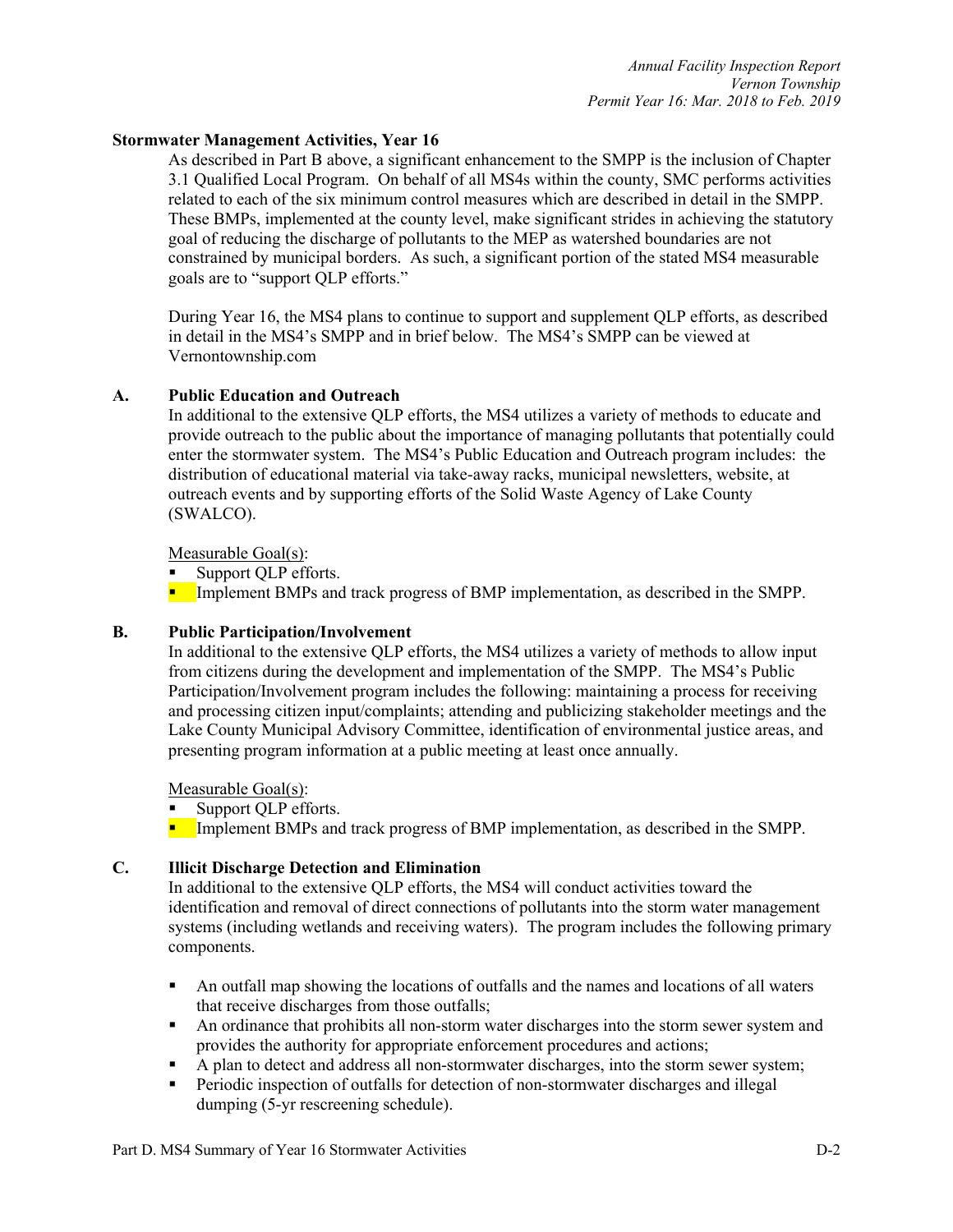■ Annual inspection of all High Priority Outfalls.

#### Measurable Goal(s):

- Support OLP Efforts.
- Implement BMPs and track progress of BMP implementation, as described in the SMPP.

#### **D. Construction Site Runoff Control**

Lake County has adopted a countywide Watershed Development Ordinance (WDO) that establishes the minimum stormwater management requirements for development in Lake County. The WDO establishes countywide standards for runoff maintenance, detention sites, soil erosion and sediment control, inspections, water quality, wetlands, and floodplains. The WDO, which is administered and enforced within the community by SMC, establishes standards for construction site runoff control.

#### Measurable Goal(s):

- Implement BMPs and track progress of BMP implementation, as described in the SMPP.
- § Assist SMC in ensuring that all applicable developments are in compliance with the WDO.

#### **E. Post-Construction Runoff Control**

As described above, the countywide WDO establishes the minimum stormwater management requirements for development in Lake County. BMP standards are incorporated into the WDO to implement stormwater management strategies that minimize increases in stormwater runoff rates, volumes, and pollutant loads from development sites. The SMPP also includes support of adopted Watershed Plan recommendations and inspection procedures for pre-WDO developments, streambanks and shorelines, streambeds, and detention/retention ponds.

Measurable Goal(s):

- § Implement BMPs and track progress of BMP implementation, as described in the SMPP.
- § Assist SMC in ensuring that all applicable developments are in compliance with the WDO.

#### **F. Pollution Prevention/Good Housekeeping**

In addition to the QLP efforts to provide training materials and opportunities, the MS4 is committed to implementing the Pollution Prevention/Good Housekeeping component of its SMPP. The MS4 is responsible for the care and upkeep of the general facilities, municipal roads, its general facilities, and associated maintenance yards. The MS4's Pollution Prevention/Good Housekeeping program includes: the evaluation and improvement of municipal policies and procedures to reduce the discharge of pollutants from municipal activities and operations; and, a training program for municipal employees.

Measurable Goal(s):

- Support OLP efforts.
- **EXECUTE:** Implement BMPs and track progress of BMP implementation, as described in the SMPP.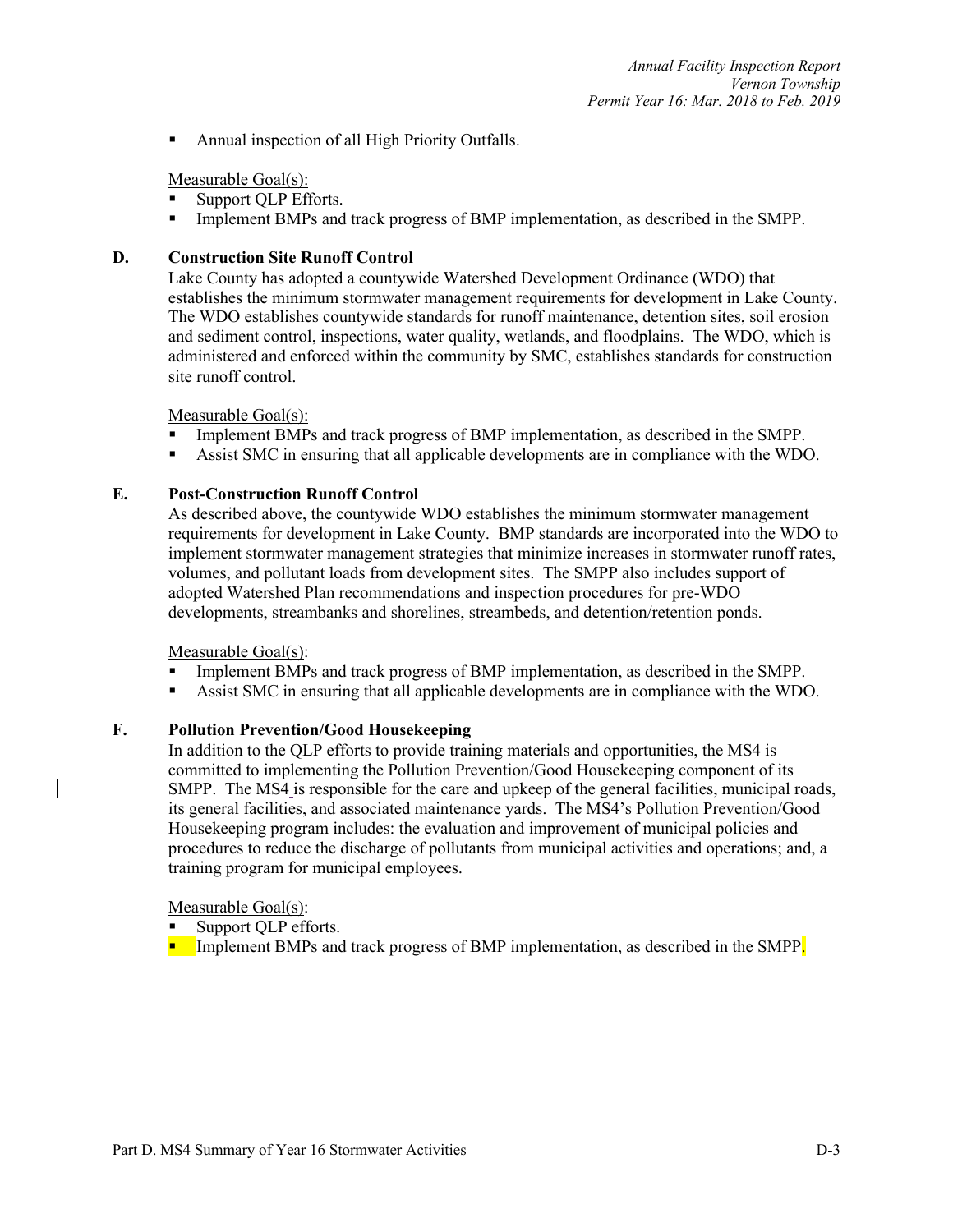# **Part E. Notice of Qualifying Local Program**

The Lake County Stormwater Management Commission (SMC) serves as a Qualifying Local Program (QLP) for MS4s in Lake County. In accordance with IEPA's General NPDES Permit No. ILR40, as a QLP, SMC performs activities related to each of the six minimum control measures. This part of the Annual Report, which summarizes the stormwater management activities performed by SMC as a QLP, consists of the following five sections:

- **Part E1** identifies changes to Best Management Practices (BMPs) that occurred during Year 16 and includes information about how these changes affected the QLP's stormwater management program.
- **Part E2** describes the stormwater management activities that the OLP performed during Year 16.
- **Part E3** summarizes the information and data collected by the QLP during Year 16.
- **Part E4** describes the stormwater management activities that the QLP plans to undertake during Year 17.
- **Part E5** lists the construction projects conducted by the QLP during Year 16.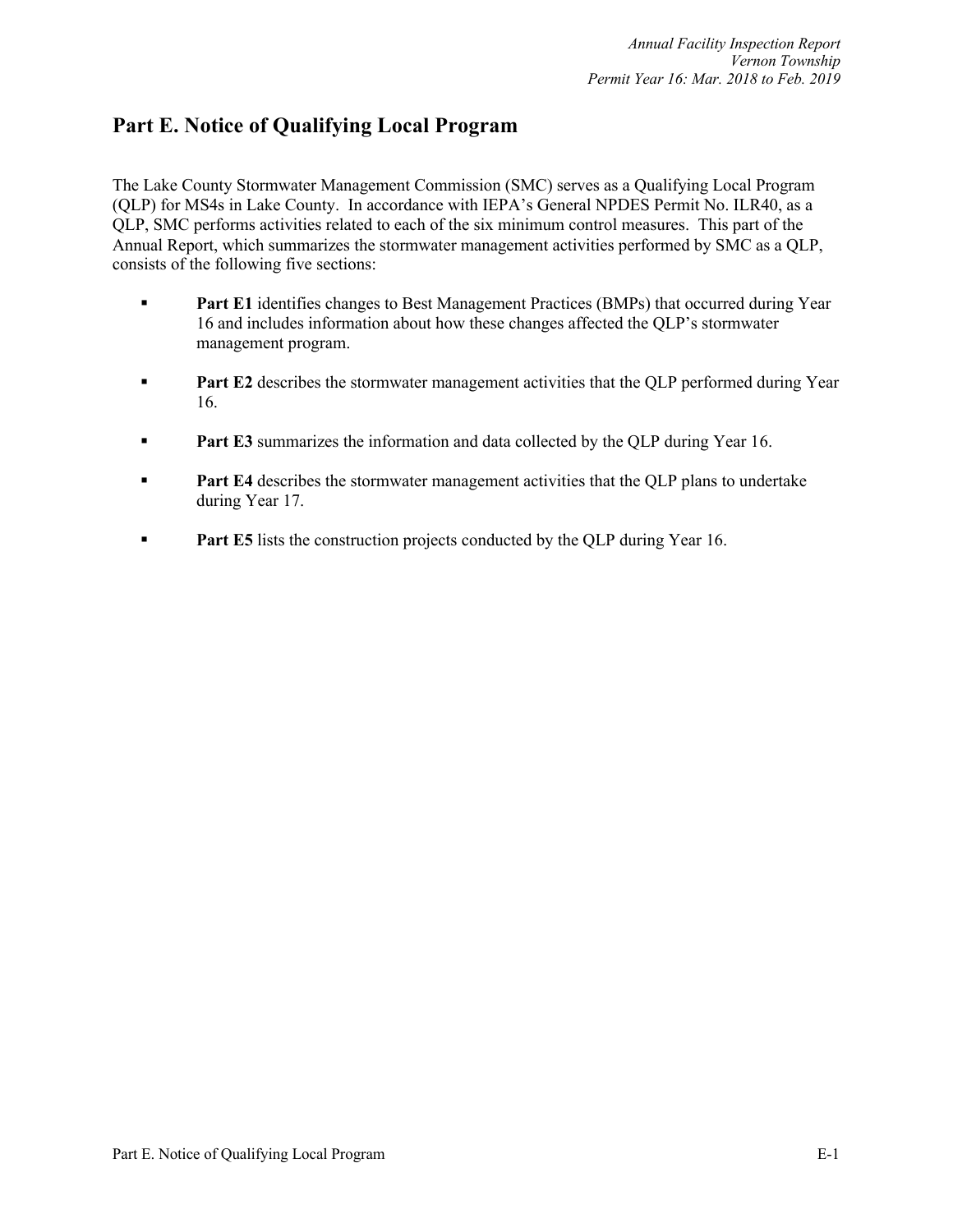# **Part E1. QLP Changes to Best Management Practices, Year 16**

| Year 16                   |                                                  | Year 16                   |                                             |
|---------------------------|--------------------------------------------------|---------------------------|---------------------------------------------|
| QLP                       |                                                  | <b>QLP</b>                |                                             |
|                           | A. Public Education and Outreach                 |                           | D. Construction Site Runoff Control         |
| $\mathbf X$               | A.1 Distributed Paper Material                   | $\boldsymbol{\mathrm{X}}$ | D.1 Regulatory Control Program              |
|                           | A.2 Speaking Engagement                          | $\boldsymbol{\mathrm{X}}$ | D.2 Erosion and Sediment Control            |
| X                         | A.3 Public Service Announcement                  | $\boldsymbol{\mathrm{X}}$ | D.3 Other Waste Control Program             |
| $\boldsymbol{\mathrm{X}}$ | A.4 Community Event                              | X                         | D.4 Site Plan Review Procedures             |
| X                         | A.5 Classroom Education Material                 | X                         | D.5 Public Information Handling I           |
| $\mathbf X$               | A.6 Other Public Education                       | $\boldsymbol{\mathrm{X}}$ | D.6 Site Inspection/Enforcement F           |
|                           |                                                  |                           | D.7 Other Construction Site Runo:           |
|                           | B. Public Participation/Involvement              |                           |                                             |
| X                         | <b>B.1 Public Panel</b>                          |                           | E. Post-Construction Runoff Control         |
|                           | <b>B.2 Educational Volunteer</b>                 |                           | E.1 Community Control Strategy              |
| $\mathbf X$               | <b>B.3 Stakeholder Meeting</b>                   | $\mathbf X$               | E.2 Regulatory Control Program              |
|                           | <b>B.4 Public Hearing</b>                        | X                         | E.3 Long Term O&M Procedures                |
|                           | <b>B.5 Volunteer Monitoring</b>                  | X                         | E.4 Pre-Const Review of BMP De              |
| $\mathbf X$               | <b>B.6 Program Coordination</b>                  | X                         | E.5 Site Inspections During Const           |
|                           | <b>B.7 Other Public Involvement</b>              | $\mathbf X$               | E.6 Post-Construction Inspections           |
|                           |                                                  | $\boldsymbol{\mathrm{X}}$ | E.7 Other Post-Const Runoff Cont            |
|                           | C. Illicit Discharge Detection and Elimination   |                           |                                             |
|                           | C.1 Storm Sewer Map Preparation                  |                           | F. Pollution Prevention/Good Housekeeping   |
| $\mathbf X$               | C.2 Regulatory Control Program                   | X                         | F.1 Employee Training Program               |
|                           | C.3 Detection/Elimination Prioritization<br>Plan |                           | F.2 Inspection and Maintenance P            |
|                           | C.4 Illicit Discharge Tracing Procedures         |                           | F.3 Municipal Operations Storm V<br>Control |
|                           | C.5 Illicit Source Removal Procedures            |                           | F.4 Municipal Operations Waste I            |
|                           | C.6 Program Evaluation and Assessment            | X                         | F.5 Flood Management/Assess Gu              |
|                           | C.7 Visual Dry Weather Screening                 | $\mathbf X$               | F.6 Other Municipal Operations C            |
|                           | C.8 Pollutant Field Testing                      |                           |                                             |
|                           | C.9 Public Notification                          |                           |                                             |
| $\mathbf X$               | C.10 Other Illicit Discharge Controls            |                           |                                             |

| Note: | "X" indicates BMPs that were implemented as planned          |
|-------|--------------------------------------------------------------|
|       | $\checkmark$ indicates BMPs that were changed during Year 16 |

| r 16                    |                                                  | Year 16     |                                                 |
|-------------------------|--------------------------------------------------|-------------|-------------------------------------------------|
| $\mathbf{r}$            |                                                  | <b>QLP</b>  |                                                 |
|                         | Public Education and Outreach                    |             | D. Construction Site Runoff Control             |
| $\overline{X}$          | A.1 Distributed Paper Material                   | X           | D.1 Regulatory Control Program                  |
|                         | A.2 Speaking Engagement                          | X           | D.2 Erosion and Sediment Control BMPs           |
| $\mathbf X$             | A.3 Public Service Announcement                  | X           | D.3 Other Waste Control Program                 |
| $\overline{\mathrm{X}}$ | A.4 Community Event                              | X           | D.4 Site Plan Review Procedures                 |
| $\overline{X}$          | A.5 Classroom Education Material                 | X           | D.5 Public Information Handling Procedures      |
| $\overline{\mathrm{X}}$ | A.6 Other Public Education                       | $\mathbf X$ | D.6 Site Inspection/Enforcement Procedures      |
|                         |                                                  |             | D.7 Other Construction Site Runoff Controls     |
|                         | ublic Participation/Involvement                  |             |                                                 |
| X                       | <b>B.1 Public Panel</b>                          |             | E. Post-Construction Runoff Control             |
|                         | <b>B.2 Educational Volunteer</b>                 |             | E.1 Community Control Strategy                  |
| X                       | <b>B.3 Stakeholder Meeting</b>                   | X           | E.2 Regulatory Control Program                  |
|                         | <b>B.4 Public Hearing</b>                        | $\mathbf X$ | E.3 Long Term O&M Procedures                    |
|                         | <b>B.5 Volunteer Monitoring</b>                  | $\mathbf X$ | E.4 Pre-Const Review of BMP Designs             |
| $\overline{X}$          | <b>B.6 Program Coordination</b>                  | X           | E.5 Site Inspections During Construction        |
|                         | <b>B.7 Other Public Involvement</b>              | $\mathbf X$ | E.6 Post-Construction Inspections               |
|                         |                                                  | X           | E.7 Other Post-Const Runoff Controls            |
|                         | llicit Discharge Detection and Elimination       |             |                                                 |
|                         | C.1 Storm Sewer Map Preparation                  |             | F. Pollution Prevention/Good Housekeeping       |
| X                       | C.2 Regulatory Control Program                   | X           | F.1 Employee Training Program                   |
|                         | C.3 Detection/Elimination Prioritization<br>Plan |             | F.2 Inspection and Maintenance Program          |
|                         | C.4 Illicit Discharge Tracing Procedures         |             | F.3 Municipal Operations Storm Water<br>Control |
|                         | C.5 Illicit Source Removal Procedures            |             | F.4 Municipal Operations Waste Disposal         |
|                         | C.6 Program Evaluation and Assessment            | X           | F.5 Flood Management/Assess Guidelines          |
|                         | C.7 Visual Dry Weather Screening                 | X           | F.6 Other Municipal Operations Controls         |
|                         |                                                  |             |                                                 |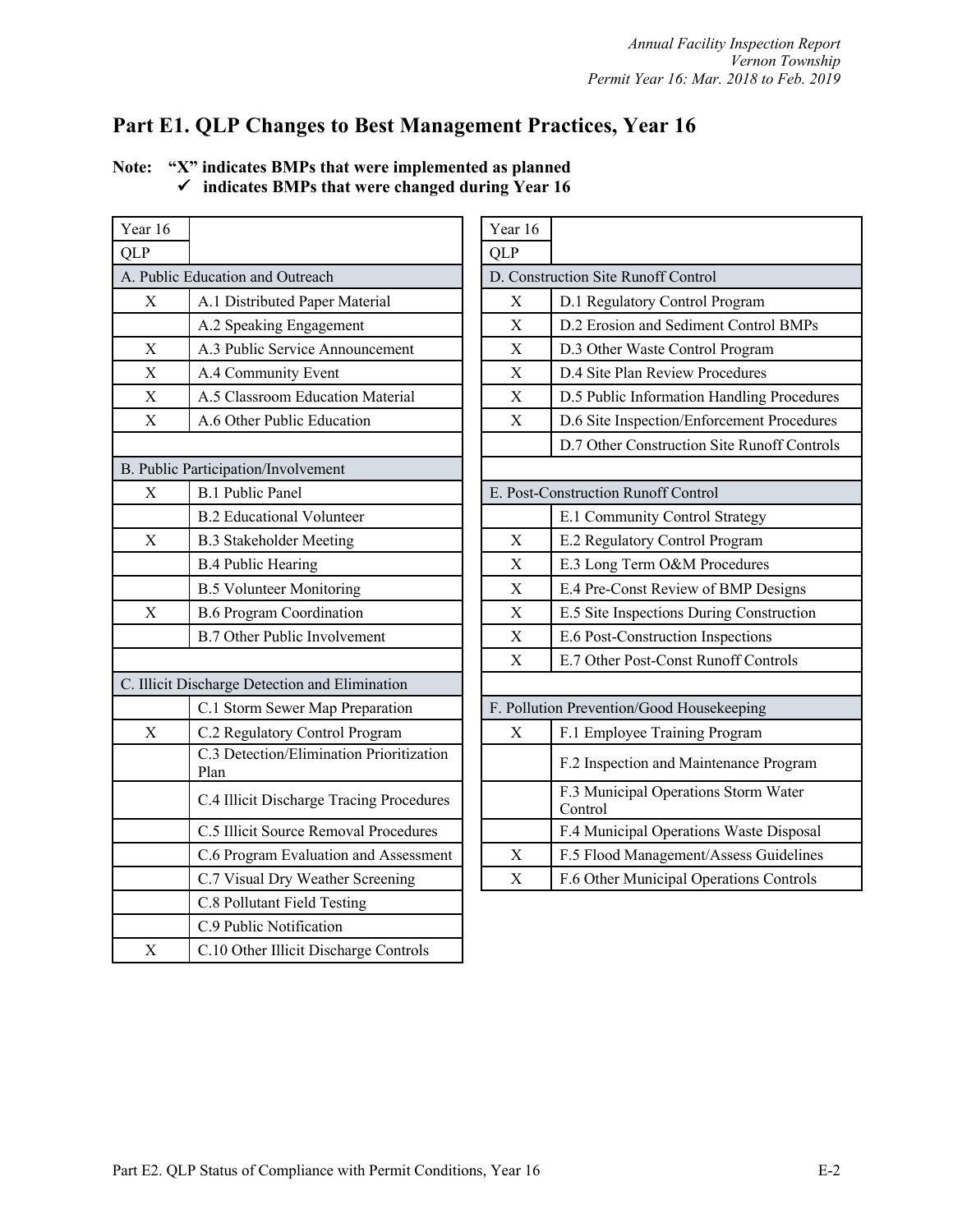# **Part E2. QLP Status of Compliance with Permit Conditions, Year 16**

IEPA issued its General NPDES Permit No. ILR40 effective March 1, 2016 (the first day of Year 14). SMC has reviewed the new permit, compared it to the previous permit, summarized the changes, and evaluated what the changes appear to mean for Lake County MS4s. Based on these findings, SMC revised its SMPP template and provided it to communities in August 2016; the final draft was provided in November 2016.

The Lake County Stormwater Management Commission (SMC) serves as a Qualifying Local Program (QLP) for MS4s in Lake County. In accordance with IEPA's NDPES General Permit No. ILR40, as a QLP, SMC performs activities related to each of the six minimum control measures. The stormwater management activities that the QLP performed during Year 16 are described below.

#### **A. Public Education and Outreach**

#### **A.1 Distributed Paper Material**

Measurable Goal(s):

- Distribute informational materials from "take away" rack at SMC. Upon request, distribute materials directly to municipalities for local distribution.
- Year 16 QLP activities:
- § SMC distributes a variety of informational materials related to stormwater management through its "take away" rack and website.
- § Upon request, informational materials are distributed directly to Lake County MS4s in PDF format for use on community websites, in community newsletters, and in community "take away" racks.
- Provided NPDES related information via Facebook.

# **A.3 Public Service Announcement**

Measurable Goal(s):

- Include public service announcement highlighting community accomplishments related to IEPA's NPDES Stormwater Program in "Watershed E-News";
- Post watershed identification signage with LCDOT;
- § Upon request or download "The Big Picture: Water Quality, Regulations & NPDES" to Lake County MS4s.

Year 16 QLP activities:

- § SMC includes announcements highlighting community accomplishments related to IEPA's NPDES Stormwater Program on its website, in its newsletter, and through other media outlets (URL hyperlink).
- Watershed identification signage is located throughout the county.
- SMC continues to make available "The Big Picture: Water Quality, Regulations & NPDES" presentation to Lake County MS4s, (URL hyperlink).

#### **A.4 Community Event**

Measurable Goal(s):

§ Sponsor or co-sponsor workshop on a topic related to IEPA's NPDES Stormwater Program.

#### Year 16 QLP activities:

SMC sponsored or co-sponsored many workshops and events on stormwater-related topics between March 1, 2018 and February 28, 2019, including: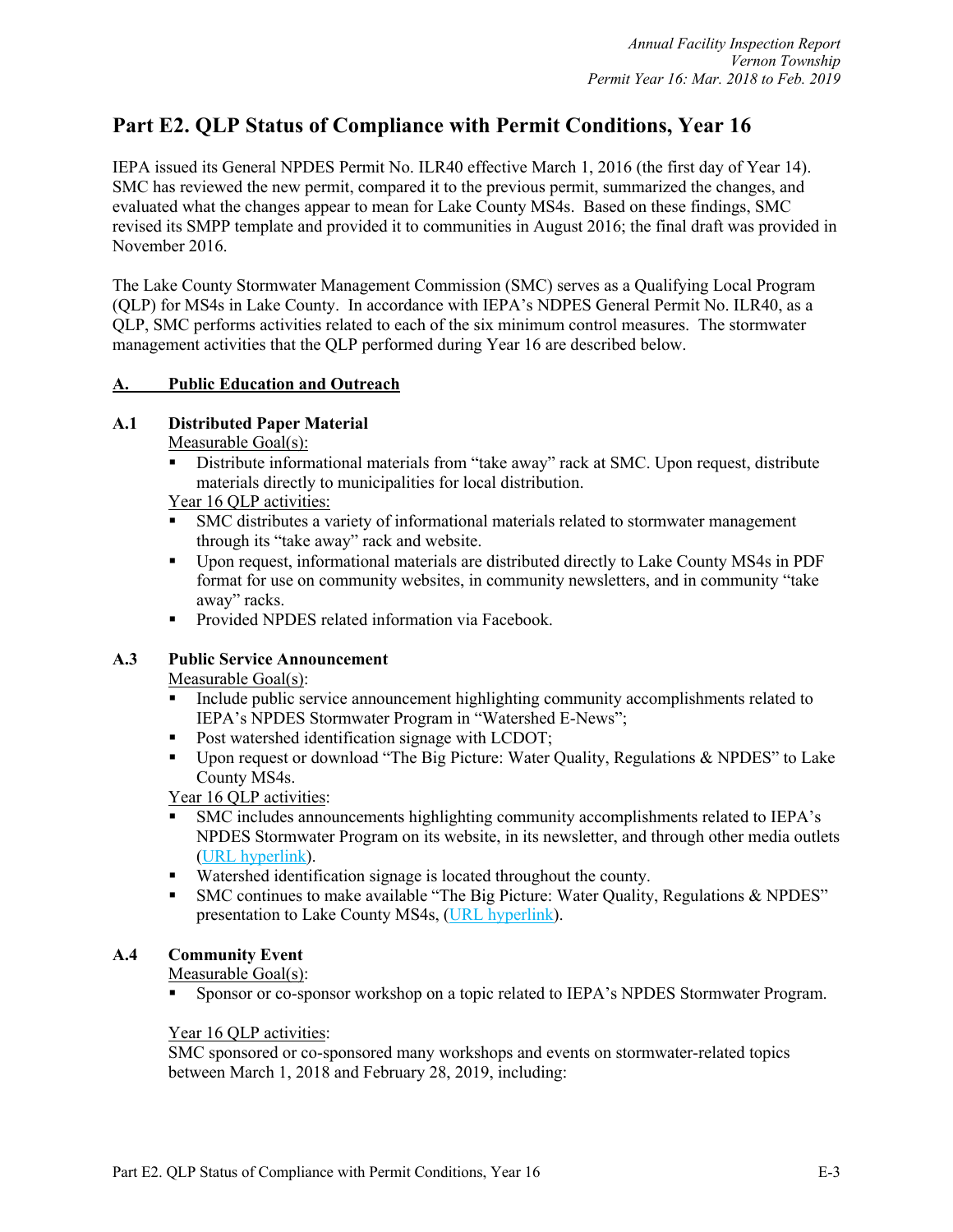- § SMC sponsored a Designated Erosion Control Inspector (DECI) Workshop held on April 5, 2018.
- SMC co-sponsored a river cleanup for Chicago River Day on May 12, 2018 throughout the watershed.
- SMC co-sponsored Parking Lots & Sidewalks De-Icing Workshop held in Libertyville, IL on October 1, 2018.
- § SMC co-sponsored Roadway De-Icing Workshop held in Libertyville, IL on October 2 and 3, 2018.
- § SMC co-sponsored a Project Tour for the Bull Creek Streambank Restoration Project in Beach Park, IL within the Dead River subwatershed on July 1, 2018.

# **A.5 Classroom Education**

Measurable Goal(s):

- Develop and compile information for stormwater educational kit for distribution upon request.
- Provide materials and training on storm sewer inlet stenciling kits to teachers upon request. Year 16 QLP activities:

Stormwater educational materials were compiled for use at several public education events that were held between March 1, 2018 and February 28, 2019, including:

■ Loch Lomond Property Owners Association's Loch Fest held in Mundelein, IL on July 28, 2018.

# **A.6 Other Public Education**

Measurable Goal(s):

- § Maintain and update the portion of the SMC website dedicated to IEPA's NPDES Stormwater Program with resource materials such as model ordinances, case studies, brochures, and web links.
- Make "The Big Picture: Water Quality, Regulations & NPDES" presentation available to Lake County MS4s.

Year 16 QLP activities:

- § As new information and resource materials become available, they are posted to the SMC website and/or distributed directly to Lake County MS4s, (URL hyperlink).
- SMC continues to make available "The Big Picture: Water Quality, Regulations & NPDES" presentation to Lake County MS4s, (URL hyperlink).
- § SMC continues to update and maintain an ArcGIS geospatial web tool for Lake County MS4 programs that indicates TMDL statuses, 303(b), 305(d), HUC 12 watershed information and other information within an MS4 defined boundary, (URL hyperlink).
- § SMC maintains an ArcGIS geospatial web tool for Lake County within the Des Plaines River watershed, allowing the public to see an Inventory of Stream and Detention Basin Information, (URL hyperlink).
- § SMC maintains reference documents for stormwater best practices, BMPs and green infrastructure practices on its website, (URL hyperlink).
- § SMC made available via the Lake County SMC website, Community Awareness Illicit Discharge Education and Elimination Videos.
	- o The online videos are available in English and Spanish.
		- Illicit Discharge Education and Elimination (English), (URL hyperlink).
		- **•** Illicit Discharge Education and Elimination (Spanish), (URL hyperlink).

# **B. Public Participation/Involvement**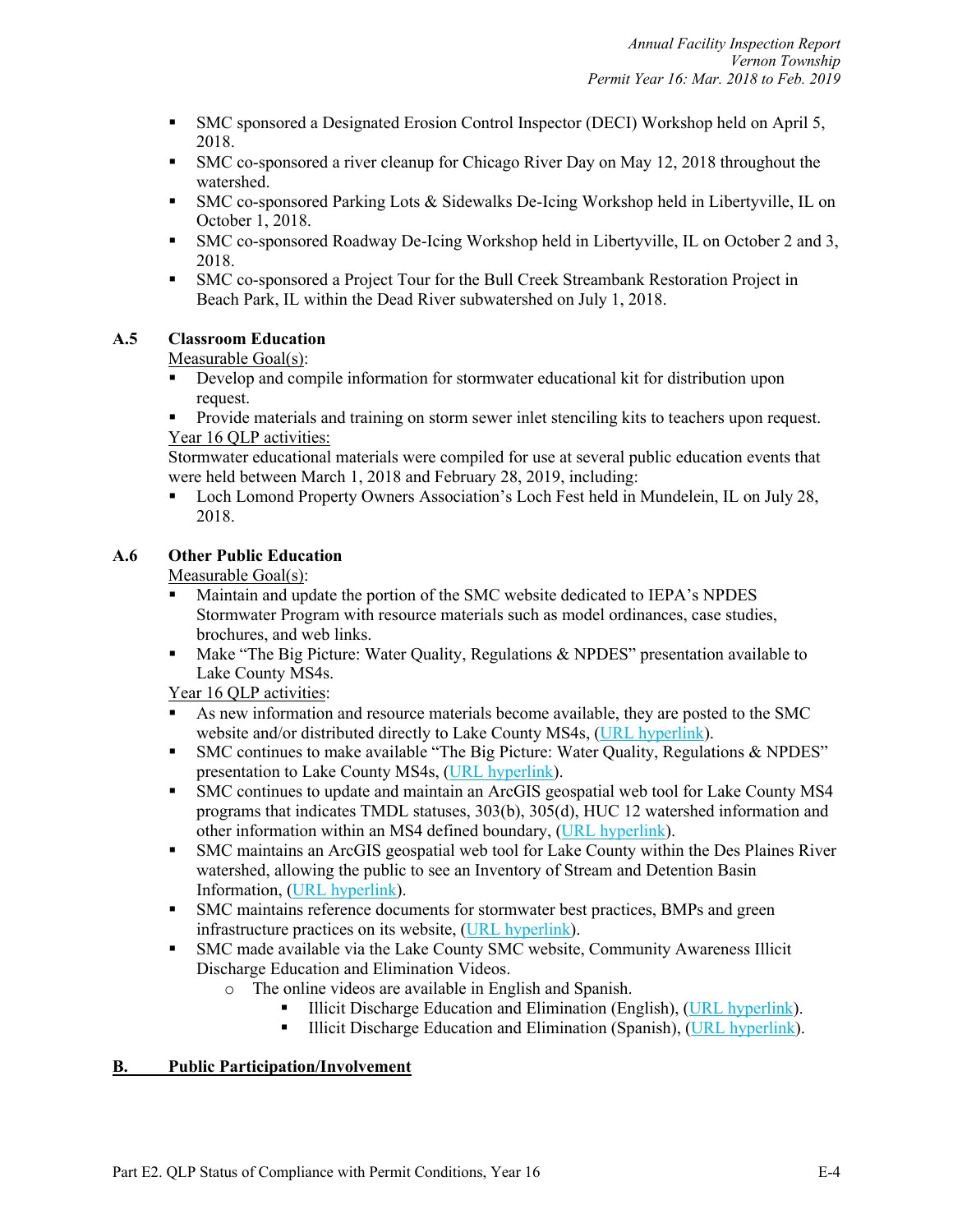# **B.1 Public Panel**

Measurable Goal(s):

■ Provide notice of public meetings on SMC website. Track number of meetings conducted. Year 16 QLP activities:

- Notice of all public meetings continues to be provided on the SMC website and though direct mailings and e-mailings to distribution lists.
- § SMC tracked the number of Stormwater Management Committee Board (SMC) meetings, Technical Advisory Committee (TAC) meetings, Municipal Advisory Committee (MAC), and Watershed Management Board (WMB) meetings conducted during Year 16, between March 1, 2018 and February 28, 2019.
- Per records, there were 9 SMC meetings, Zero TAC meetings, 4 MAC meetings, and 1 WMB meeting conducted during this reporting period.
- According to records, between March 1, 2018 and February 28, 2019, 4 CIRS community inquiries were received and processed by SMC staff.

# **B.3 Stakeholder Meeting**

Measurable Goal(s):

- Provide notice of stakeholder meetings on SMC website.
- Track number of watershed planning committee meetings conducted.
- Establish watershed planning committees for each new watershed planning effort.

# Year 16 QLP activities:

- Notice of all stakeholder meetings continues to be provided on the SMC website and through direct mailings and e-mailings to stakeholder lists.
- § SMC tracked the number of stakeholder meetings conducted for the various watershed planning committees during the reporting period. The list below summarizes the watershed planning committee meetings that were conducted during Year 16:
	- o Des Plaines River Watershed Workgroup 3 (excluding executive board meetings)
	- o North Branch Chicago River Watershed Workgroup– 4 (excluding executive board meetings)
- SMC continues to establish and/or assist watershed planning committees for each new watershed planning effort.

# **B.6 Program Coordination**

Measurable Goal(s):

- Track number of MAC meetings conducted during Year 16.
- **Prepare annual report on Qualifying Local Program activities at end of Year 16.** Year 16 QLP activities:
- § SMC tracked the number of Municipal Advisory Committee (MAC) meetings conducted during Year 16: According to records, there were 4 MAC meetings conducted during this reporting period. 4/8/18, 6/6/18, 9/5/18, and 12/5/18.
- The stormwater management activities that SMC performed as a QLP during Year 16 are described in the Annual Facility Inspection Report (i.e., Annual Report) template provided to Lake County MS4s.
- The stormwater management activities that SMC plans to perform as a QLP during Year 16 are described in Part E4 of the Annual Report template.

# **C. Illicit Discharge Detection and Elimination**

# **C.2 Regulatory Control Program**

Measurable Goal(s):

■ Continue to enforce the countywide WDO.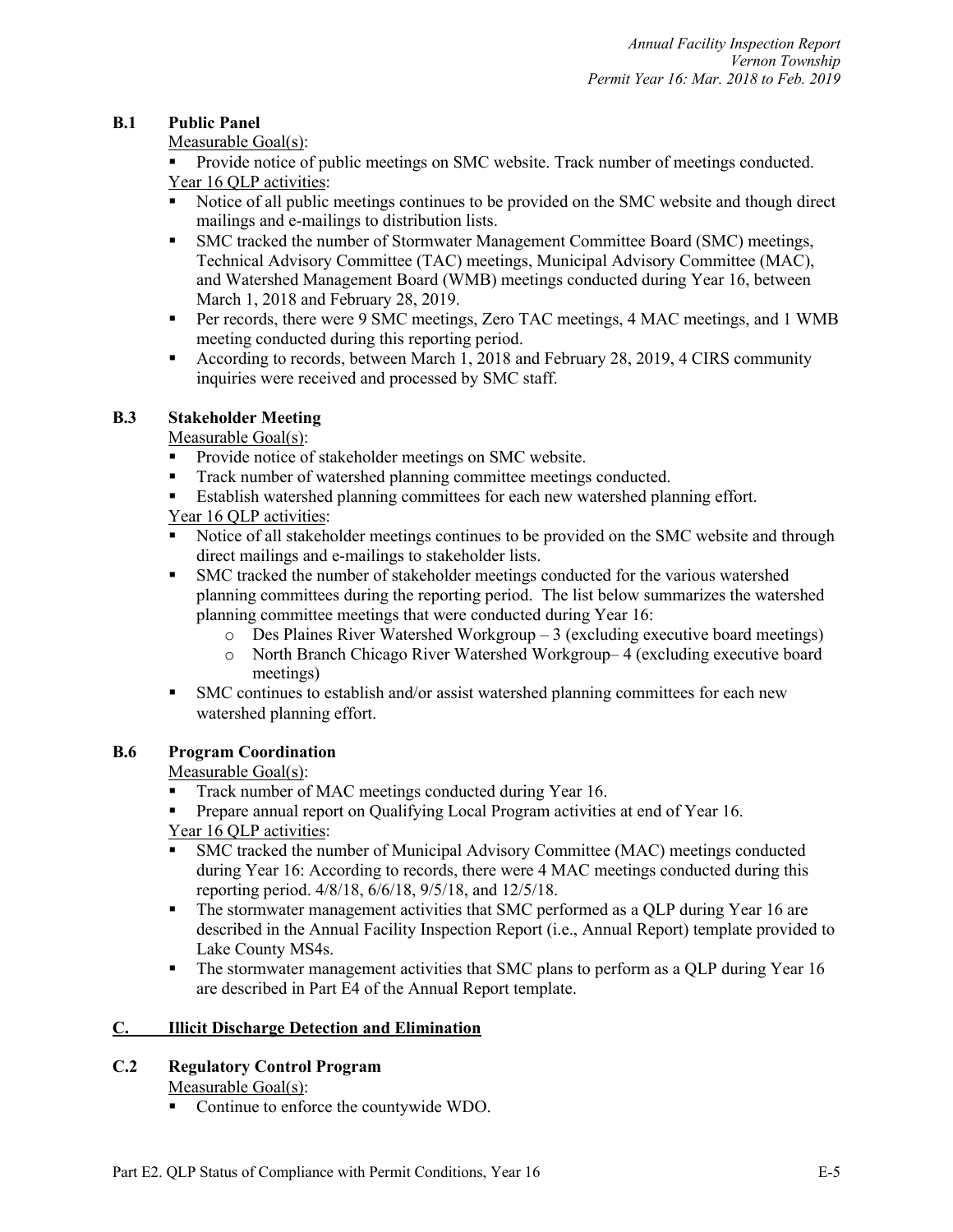Year 16 OLP activities:

- SMC continues to enforce the countywide WDO.
- Lake County continues to provide the Lake County Illicit Discharge Detection and Elimination (IDDE) Manual on the SMC website, (URL hyperlink).

# **C.10 Other Illicit Discharge Controls**

# Measurable Goal(s):

§ Sponsor or co-sponsor and track the number of attendees at an Illicit Discharge Detection and Elimination workshop or other training workshop related to IEPA's NPDES Stormwater Program.

Year 16 QLP activities:

- § SMC sponsored or co-sponsored many workshops and events on stormwater-related topics between March 1, 2018 and February 28, 2019. Such workshops and events are described above.
- § SMC made available via the Lake County SMC website, Community Awareness Illicit Discharge Education and Elimination Videos.
	- o The online videos are available in English and Spanish.
		- Illicit Discharge Education and Elimination (English), (URL hyperlink).
		- **•** Illicit Discharge Education and Elimination (Spanish), (URL hyperlink).

# **D. Construction Site Runoff Control**

# **D.1 Regulatory Control Program**

Measurable Goal(s):

- Continue to enforce the countywide WDO.
- Administer the Designated Erosion Control Inspector (DECI) program outlined by the WDO. Year 16 QLP activities:
- SMC continues to enforce the countywide WDO.
- § SMC continues to administer the Designated Erosion Control Inspector (DECI) program as outlined by the WDO, (URL hyperlink).
	- o Total DECIs who have passed the exam (to date): 741.
	- $\degree$  DECIs who have passed the exam between  $03/01/2018 02/28/2019$ : 54.
	- o Total listed DECIs (to date): 139 (DECI completed certification process).
	- o DECIs have a recertification process every (3) years. Current cycle 2017-2020.

# **D.2 Erosion and Sediment Control BMPs**

Measurable Goal(s):

■ Continue to enforce the countywide WDO.

■ Complete TRM update and work toward final approval and publication of the document. Year 16 QLP activities:

- § SMC continues to enforce the countywide WDO.
- § SMC continues to provide technical guidance and reference materials to support the administration and enforcement of the countywide WDO.
- § SMC staff distributed 112 precipitation weather notifications. The rainfall reports indicate county rain events with observed precipitation for guidance on construction site runoff SE/SC inspections.

# **D.3 Other Waste Control Program**

Measurable Goal(s):

■ Enforce WDO provisions regarding the control of waste and debris at construction sites. Year 16 QLP activities: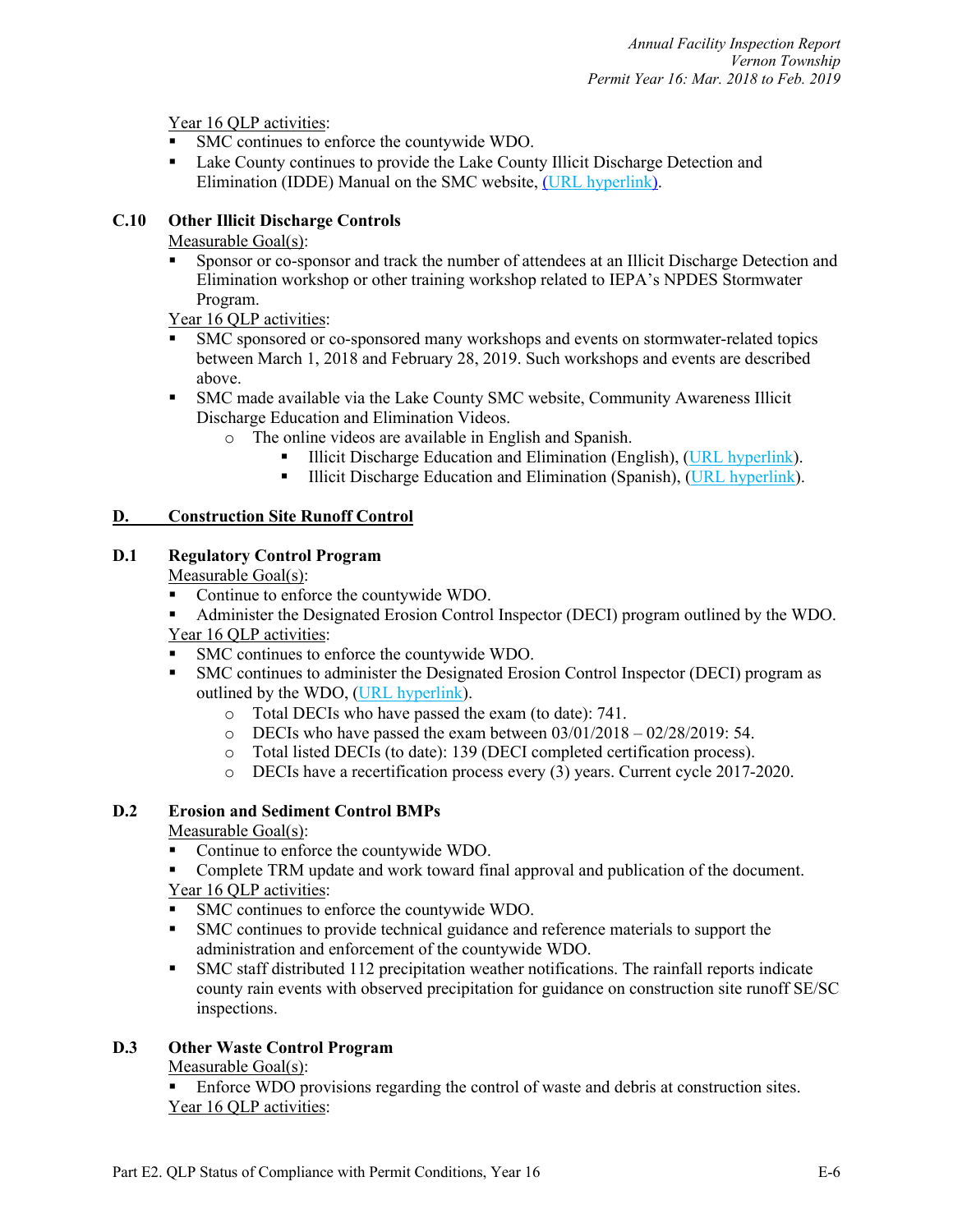■ SMC continues to enforce the countywide WDO.

# **D.4 Site Plan Review Procedures**

# Measurable Goal(s):

- Track number of enforcement officers who have passed the exam.
- Track number of communities that undergo a performance review.
- Complete ordinance administration and enforcement chapter of TRM.

# Year 16 QLP activities:

- § SMC continues to track the number of enforcement officers (EOs) who have passed the EO exam and have become EOs. Per records, as of the end of Year 16, there are 91 EOs certified in Lake County.
- The list of EOs representing Certified Communities is continually updated and is maintained on the SMC website, (URL hyperlink).
- In accordance with the amended countywide WDO, the certification process is every 5 years, (URL hyperlink). The community re-certification process, which includes a performance review of all 53 certified and non-certified communities for permitted development compliance.
- § The SMC website includes guidance information to supplement the TRM related to WDO interpretation as well as ordinance administration and enforcement.

# **D.5 Public Information Handling Procedures**

# Measurable Goal(s):

Track number of complaints received and processed related to soil erosion and sediment control (SE/SC).

Year 16 QLP activities:

- § SMC continues to track the number of complaints received and processed related to soil erosion and sediment control.
- According to records, between March 1, 2018 and February 28, 2019, 8 SE/SC complaints were received and processed by SMC staff.

# **D.6 Site Inspection/Enforcement Procedures**

Measurable Goal(s):

**•** Track number of site inspections conducted by SMC.

# Year 16 QLP activities:

- § SMC continues to track the number of site inspections conducted by SMC staff.
- According to records, between March 1, 2018 and February 28, 2019, 655 site inspections were conducted by SMC staff.
- § SMC staff distributed 113 rainfall weather notifications. The rainfall reports indicate county rain events with observed precipitation for construction site runoff SE/SC inspections.

# **E. Post-Construction Runoff Control**

# **E.2 Regulatory Control Program**

# Measurable Goal(s):

- Continue to enforce the countywide WDO.
- Year 16 QLP activities:
- § SMC continues to enforce the countywide WDO.

# **E.3 Long Term O&M Procedures**

Measurable Goal(s):

■ Continue to enforce the countywide WDO.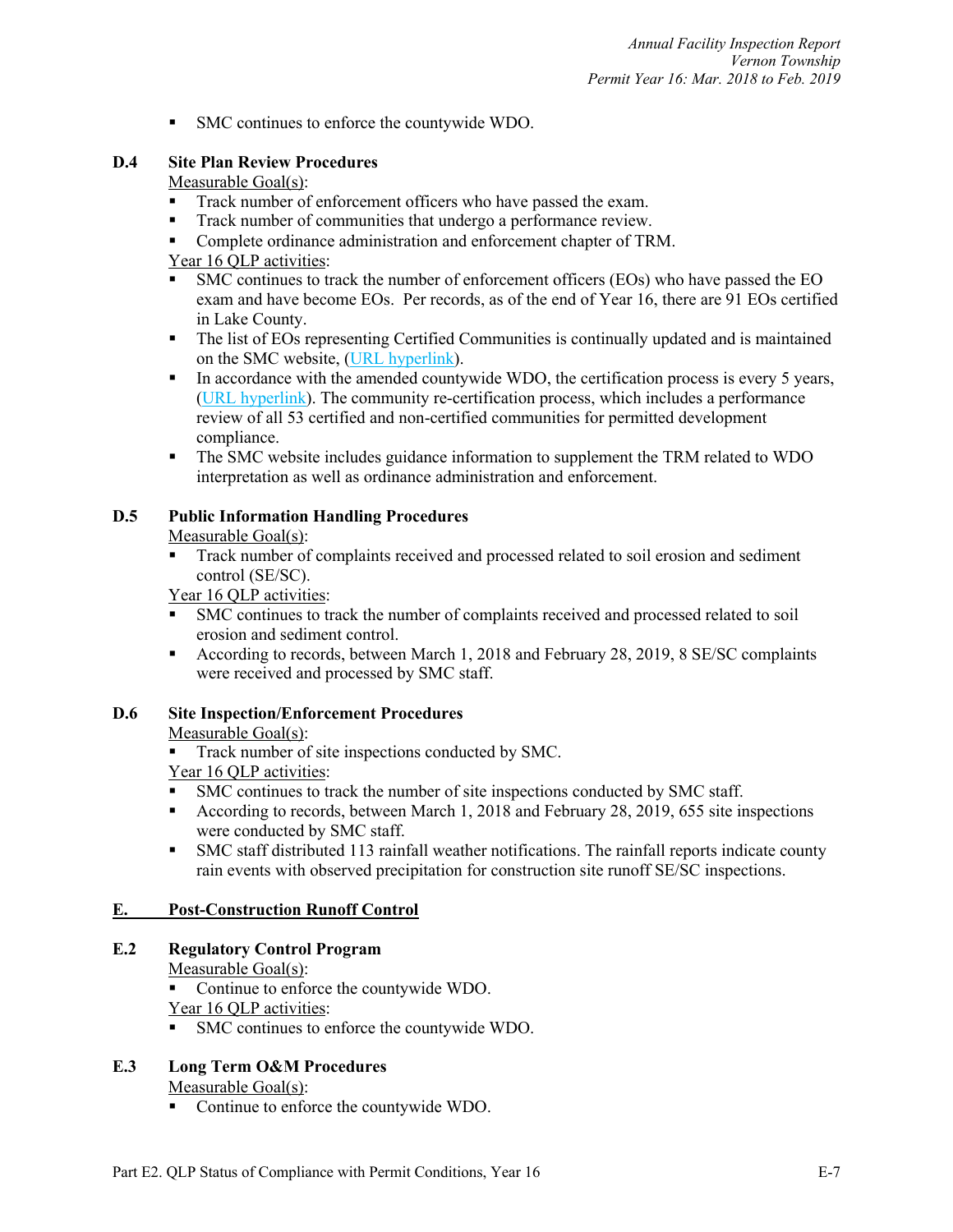Year 16 QLP activities:

§ SMC continues to enforce the countywide WDO.

#### **E.4 Pre-Construction Review of BMP Designs** Measurable Goal(s):

■ Continue to enforce the countywide WDO.

Year 16 QLP activities:

§ SMC continues to enforce the countywide WDO.

# **E.5 Site Inspections During Construction**

Measurable Goal(s):

- Continue to enforce the countywide WDO.
- Year 16 OLP activities:
- SMC continues to enforce the countywide WDO.

# **E.6 Post-Construction Inspections**

Measurable Goal(s):

■ Continue to enforce the countywide WDO.

Year 16 QLP activities:

§ SMC continues to enforce the countywide WDO.

# **E.7 Other Post-Construction Runoff Controls**

Measurable Goal(s):

- Conduct annual Watershed Management Board (WMB) meeting.
- Contribute funding to flood reduction and water quality improvement projects, including stormwater retrofits, through the WMB.

Year 16 QLP activities:

- The annual WMB meeting was held on Dec. 5, 2018.
- At the annual WMB meeting 6 Projects were selected to receive \$170,760 of funding through the SMC grant program. These projects including planning and in the ground project efforts that support flood reduction, water quality improvement, and stormwater retrofit projects.
	- o 6 WMB project grants awarded.
	- o 3 Stormwater Infrastructure Repair Fund (SIRF) project grant awarded.
	- o 1 Watershed Management Assistance (WMAG) project grant awarded.
- § SMC staff attended the Des Plaines River Watershed Workgroup green infrastructure training seminar on 11/7/18.
- § SMC staff attended the Green Alleys: An Innovative Approach to Stormwater Manage webinar on 3/7/18 (Sustainable City Network).

# **F. Pollution Prevention/Good Housekeeping**

# **F.1 Employee Training Program**

Measurable Goal(s):

- Provide list of available resources to MS4s.
- Sponsor or co-sponsor employee training workshops or events.
- Make available the Excal Visual Municipal Storm Water Pollution Prevention Storm Watch Everyday Best Management Practices training video and testing.

Year 16 QLP activities:

§ SMC continues to provide information on training opportunities and training resources to Lake County MS4s.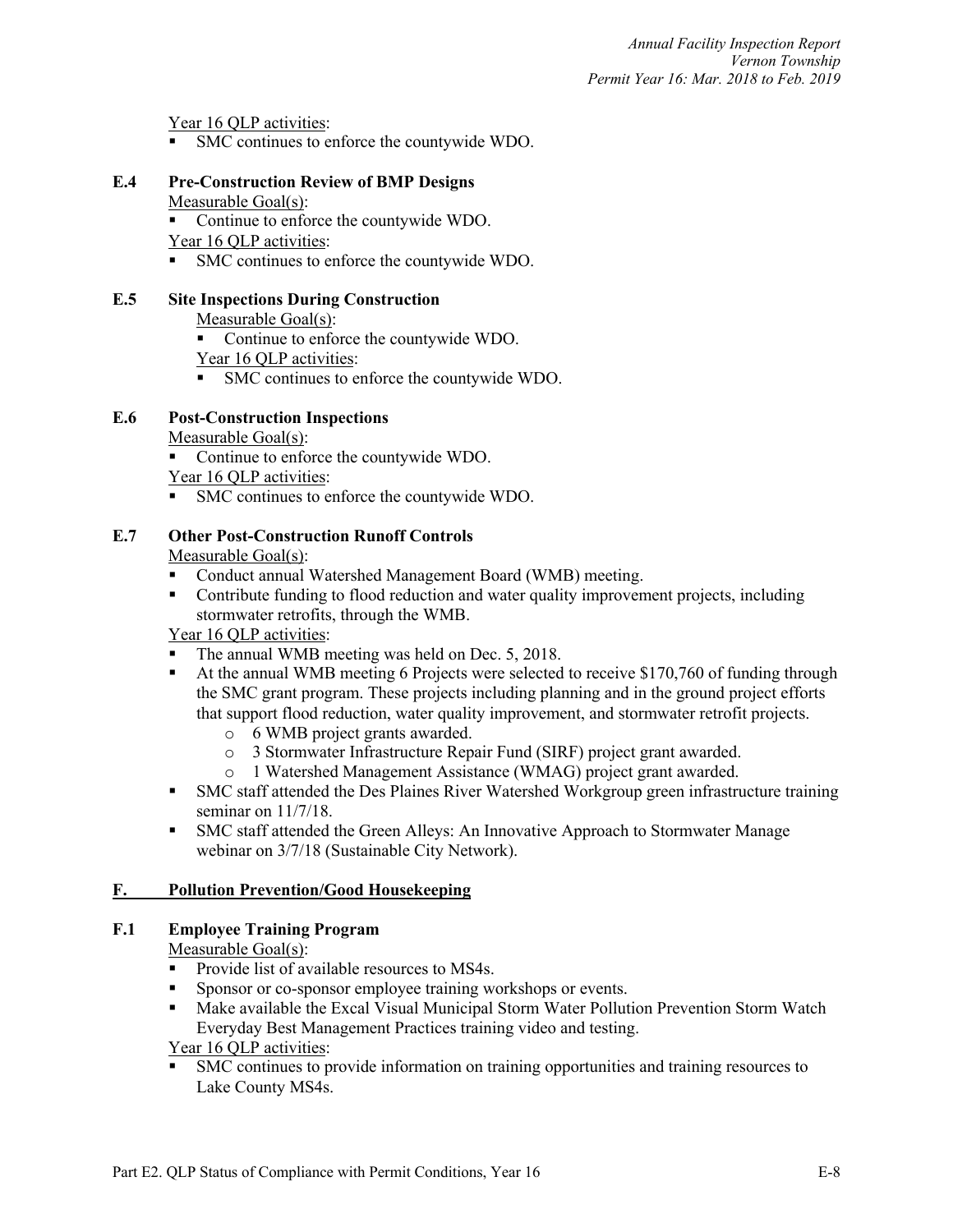- § SMC sponsored or co-sponsored a number of workshops and events on stormwater-related topics between March 1, 2018 and February 28, 2019. Such workshops and events are described above.
- SMC continues to make available the Excal Visual Storm Watch Municipal Stormwater Pollution Prevention software to Lake County MS4s. According to records, between March 1, 2018 and February 28, 2019, six (6) MS4s borrowed the Excal Visual software.
- § SMC made available in 2018, the Excal Visual "IDDE A Grate Concern" DVD. The 14¼ minute video focuses on the hazards of illicit discharges and shows and trains government employees and contractors on IDDE and how to spot them. Four (4) MS4s borrowed the Excal Visual software.

# **F.5 Flood Management/Assess Guidelines**

# Measurable Goal(s):

Track number of projects that are reviewed for multi-objective opportunities. Year 16 QLP activities:

§ SMC continues to evaluate all SMC-sponsored projects for multi-objective opportunities, such as flood control and water quality.

# **F.6 Other Municipal Operations Controls**

# **Winter Roadway Deicing**

Measurable Goal(s):

§ Advise MS4 communities of watershed groups addressing issues associated with the use of chlorides (i.e. road salt).

Year 16 OLP activities:

- § SMC co-sponsored 3 de-icing workshops:
	- o Deicing for Parking Lots and Sidewalks 10/01/2018.
	- o Deicing Roads 10/02/2018 and 10/03/2018.
	- o In total 171 attendees participated in these three workshops.
	- o Since 2009 the deicing workshops have had a cumulative attendance of roughly 1,370 attendees.
- A de-icing certification process to promote trained vendors is offered
	- o Preferred Providers that successfully completed a Lake County Deicing Training Workshop and passed the Course Exam can be referenced on a Preferred Provider List (URL hyperlink).
	- o Certification is through a third-party vendor, Fortin Consulting, Inc.
	- o In 2018, 149 preferred providers have been identified based on certification.
- SMC continues to make available chloride reduction documents
	- o Too Much Salt in Our Winter Maintenance Recipe Tips for Managing Snow and Ice at Home, (URL hyperlink).
	- o Lake County Winter Parking Lot and Sidewalk Maintenance Manual, (URL hyperlink).
	- o Less Salt Equals Less Money, Clean Water, Safe Conditions Tips for Effective Road Salting, (URL hyperlink).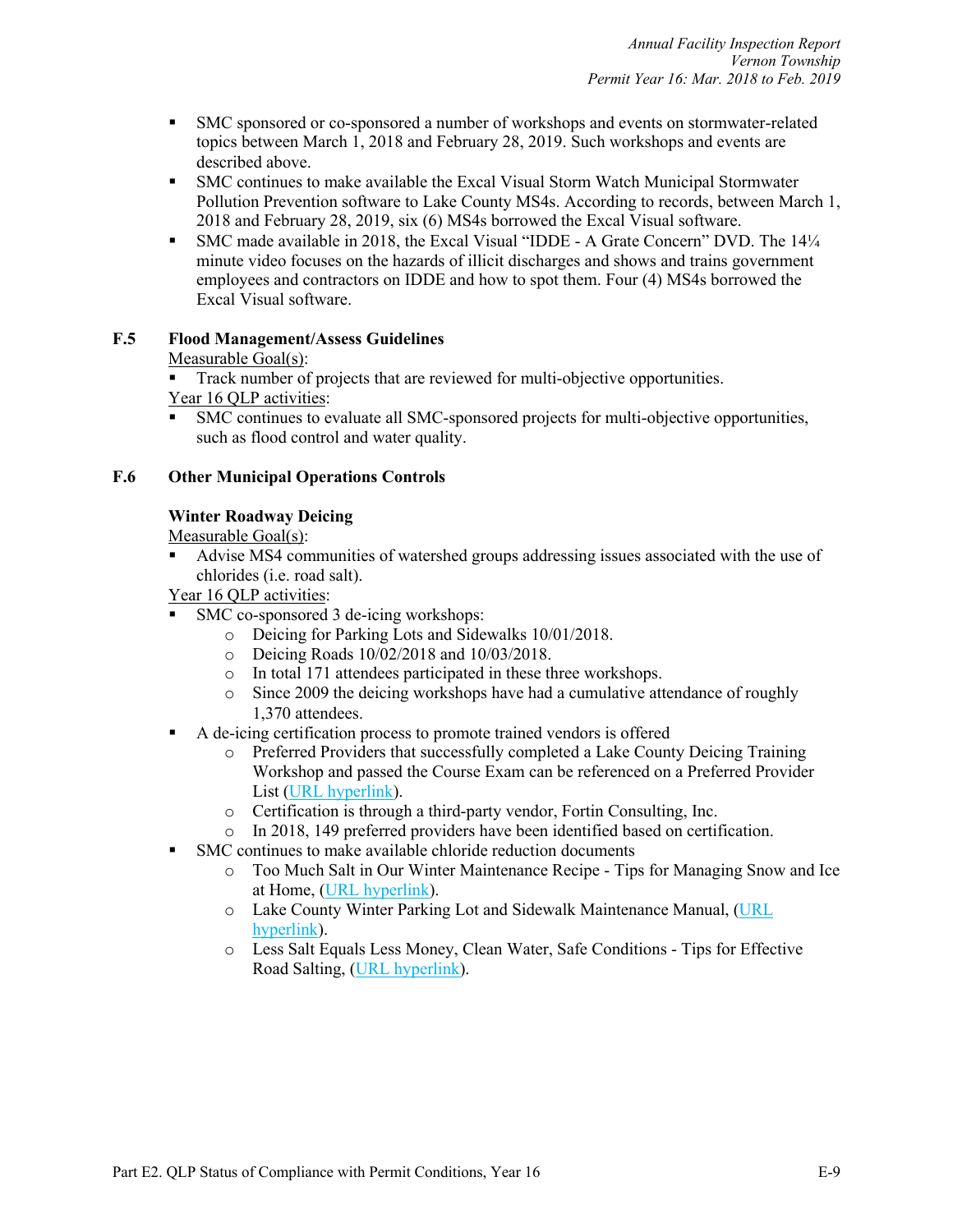# **Part E3. QLP Information and Data Collection Results, Year 16**

The QLP did not collect any monitoring data on behalf of Lake County's MS4s during Year 16. However, SMC has reviewed information presented by the Illinois EPA (IEPA) in the 2016 Illinois Integrated Water Quality Report and 303(d) List and has developed the brief "State of Lake County's Waters" report provided below.

# **State of Lake County's Waters February 2019**

This brief report is based on information contained in the Illinois EPA's 2016 Illinois Integrated Water Quality Report (IIWQR) and Section 303(d) List, dated July 2016. Its purpose is to provide basic information to Lake County's MS4 communities on the condition of surface waters within Lake County. More detailed information about the condition of surface waters in Lake County can be found in the Illinois EPA's 2016 Illinois Integrated Water Quality Report and Section 303(d) List.

The Illinois EPA's 2016 IIWQR and Section 303(d) List assesses the condition of surface water within streams, inland lakes, and Lake Michigan waters. The IEPA assessment of surface water conditions is based on a degree of support (attainment) of a designated use within a stream segment, inland lake or within Lake Michigan. Determination designation is through an analysis of various types of information: including biological, physicochemical, physical habitat, and toxicity data. Illinois waters are designated for various uses including aquatic life, wildlife, agricultural use, primary contact (e.g., swimming, water skiing), secondary contact (e.g., boating, fishing), industrial use, public and food-processing water supply, and aesthetic quality. When sufficient data is available the IEPA assesses each applicable designation as Fully Supporting (Good resource quality), Not Supporting (Fair or Poor resource quality), Not Assessed or Insufficient Information. Uses determined to be Not Supporting are called "impaired," and waters that have at least one-use assessment as Not Supporting are also called impaired as designated within the 303(d) list.

# **Streams**

An analysis of data accompanying the Illinois EPA's 2016 IIWQR and Section 303(d) List shows that 179.68 stream miles in Lake County have been assessed by the Illinois EPA for attainment of at least one designated use per the IIWQR Appendix B-2. Specific Assessment Information for Streams, 2016.

An analysis of data accompanying the Illinois EPA's 2016 Illinois Integrated Water Quality Report and Section 303(d) List shows that 157.84 stream miles (of the 179.68 stream miles that have been assessed) in Lake County are considered impaired by the Illinois EPA. These stream segments have been mapped and are shown in Figure E3.1.

An analysis of the 2014 impaired streams to the 2016 impaired streams, indicates 8 stream miles previously listed in the 2014 303(d) list have new data indicating aquatic life is now "Fully Supported" and applicable water quality standards have been attained; these waters are no longer included in the 2016 303(d) list. The IIWQR mentions there is no specified reason for the recovery.

| Table E3.1 2014 303(d) streams removed from 2016 303(d) list |                   |       |               |                |       |  |  |  |
|--------------------------------------------------------------|-------------------|-------|---------------|----------------|-------|--|--|--|
| Assessment ID                                                | Name              | Miles | Assessment ID | Name           | Miles |  |  |  |
| IL $G-08$                                                    | Des Plaines River | 0.98  | IL QE-01      | Dead Dog Creek | 4.02  |  |  |  |
| IL GV-01                                                     | <b>Bull Creek</b> | 2.33  | IL DTZS-01    | Flint Creek    | 9.66  |  |  |  |
| IL RGZB                                                      | Hastings Lake     | 0.34  | IL RTJ        | Long Lake      | 2.85  |  |  |  |
| IL DT-35                                                     | Fox River         | 5.03  | IL RHK        | Eleanor Lake   | 0.36  |  |  |  |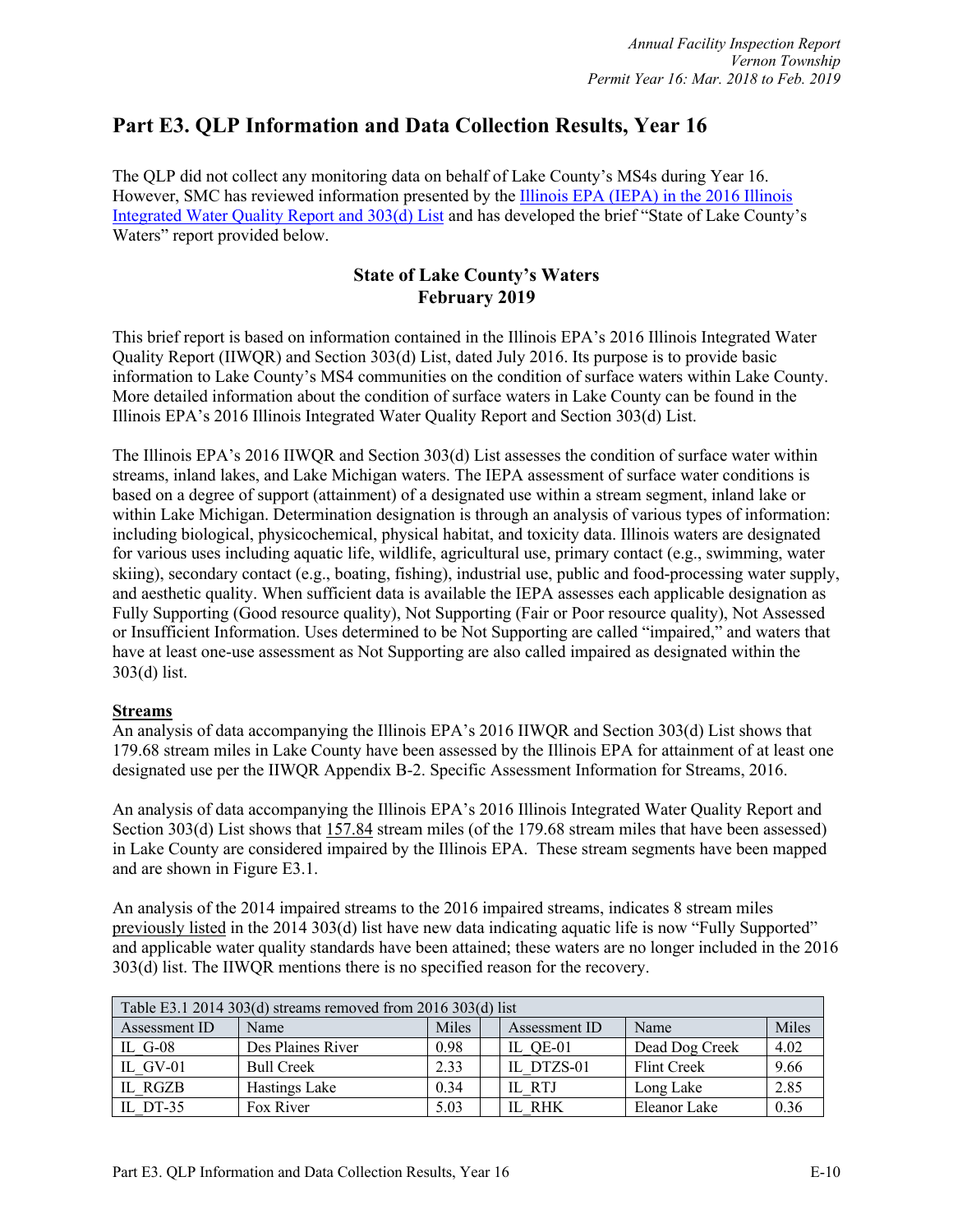| IL HCCB-05 | West Fork North Branch |      | <b>GWA</b> | North Mill Creek | 6.62 |
|------------|------------------------|------|------------|------------------|------|
| <b>GST</b> | <b>Buffalo Creek</b>   | 8.77 | RGZE       | Slough Lake      | 0.42 |
| IL RGZA    | Crooked Lake           | .00. |            |                  |      |

An analysis of the 2014 impaired streams to the 2016 impaired streams indicates 27 stream miles previously not listed in the 2014 303(d) list are now considered impaired in the 2016 303(d) list as new data indicates impairments.

| Table E3.2 Stream Segments added to 2016 303(d) list not previously listed in 2014 |                                         |       |  |            |                 |       |  |  |
|------------------------------------------------------------------------------------|-----------------------------------------|-------|--|------------|-----------------|-------|--|--|
| Miles<br><b>Miles</b><br>Assessment ID<br>Name<br>Assessment ID<br>Name            |                                         |       |  |            |                 |       |  |  |
| IL HCCB-05                                                                         | West Fork North Branch<br>Chicago River | 0.002 |  | IL $QC-03$ | Waukegan River  | 1.47  |  |  |
| IL DTRA-W-<br>C1                                                                   | Fiddle Creek                            | 0.003 |  | IL GU-02   | Indian Creek    | 11.32 |  |  |
| IL GW-02                                                                           | Mill Creek                              | 12.96 |  | IL QA-C4   | Pettibone Creek | 1.24  |  |  |

#### **Lakes**

An analysis of data accompanying the Illinois EPA's 2016 IIWQR and Section 303(d) List shows that 170 inland lakes in Lake County have been assessed by the Illinois EPA for attainment of at least one designated use per the IIWQR Appendix B-3. Specific Assessment Information for Lakes, 2016.

An analysis of data accompanying the Illinois EPA's 2016 IIWQR and Section 303(d) List shows that 140 inland lakes, of the 170 assessed, in Lake County are considered impaired by the Illinois EPA. These lakes have been mapped and are shown in Figure E3.1.

An analysis of the 2014 impaired lakes to the 2016 impaired lakes indicates 5 lakes previously not listed in the 2014 303(d) list are now considered impaired in the 2016 303(d) list as new data indicates impairments.

| Table E3.3 Inland Lakes added to 2016 303(d) list not previously listed in 2014 |                        |       |  |               |                    |    |  |
|---------------------------------------------------------------------------------|------------------------|-------|--|---------------|--------------------|----|--|
| Assessment ID                                                                   | Name                   | Acres |  | Assessment ID | Name               |    |  |
| IL RGZD                                                                         | Miltmore               | 83.1  |  | IL VGW        | Rollins Savanna #1 |    |  |
| IL RGK                                                                          | Gravs                  | 80    |  | IL VGX        | Rollins Savanna #2 | 53 |  |
| IL SGZ                                                                          | <b>Briarcrest Pond</b> |       |  |               |                    |    |  |

# **Lake Michigan**

Lake Michigan is monitored by the Illinois EPA through the Lake Michigan Monitoring Program. Bordering Cook and Lake Counties, the State of Illinois has jurisdiction over approximately 1,526 square miles of open water, 13 harbors, and 64 shoreline miles of Lake Michigan.

Located within Illinois is 196 square miles of open water of Lake Michigan, or about thirteen percent of the total open water located within Illinois. These waters were assessed for the 2016 IIWQR and Section 303(d) List, and all 196 assessed square miles were rated as Fully Supporting for the following uses: aquatic life use, primary contact use, secondary contact use, and public and food processing water supply use. However, fish consumption uses in all 196 assessed square miles of open water was rated as Not Supporting due to contamination from polychlorinated biphenyls (PCBs) and mercury. Additionally, aesthetic quality use in all 196 assessed square miles of open water was rated as Not Supporting due to exceedances of the Lake Michigan open water standard for total phosphorus. It should be noted that such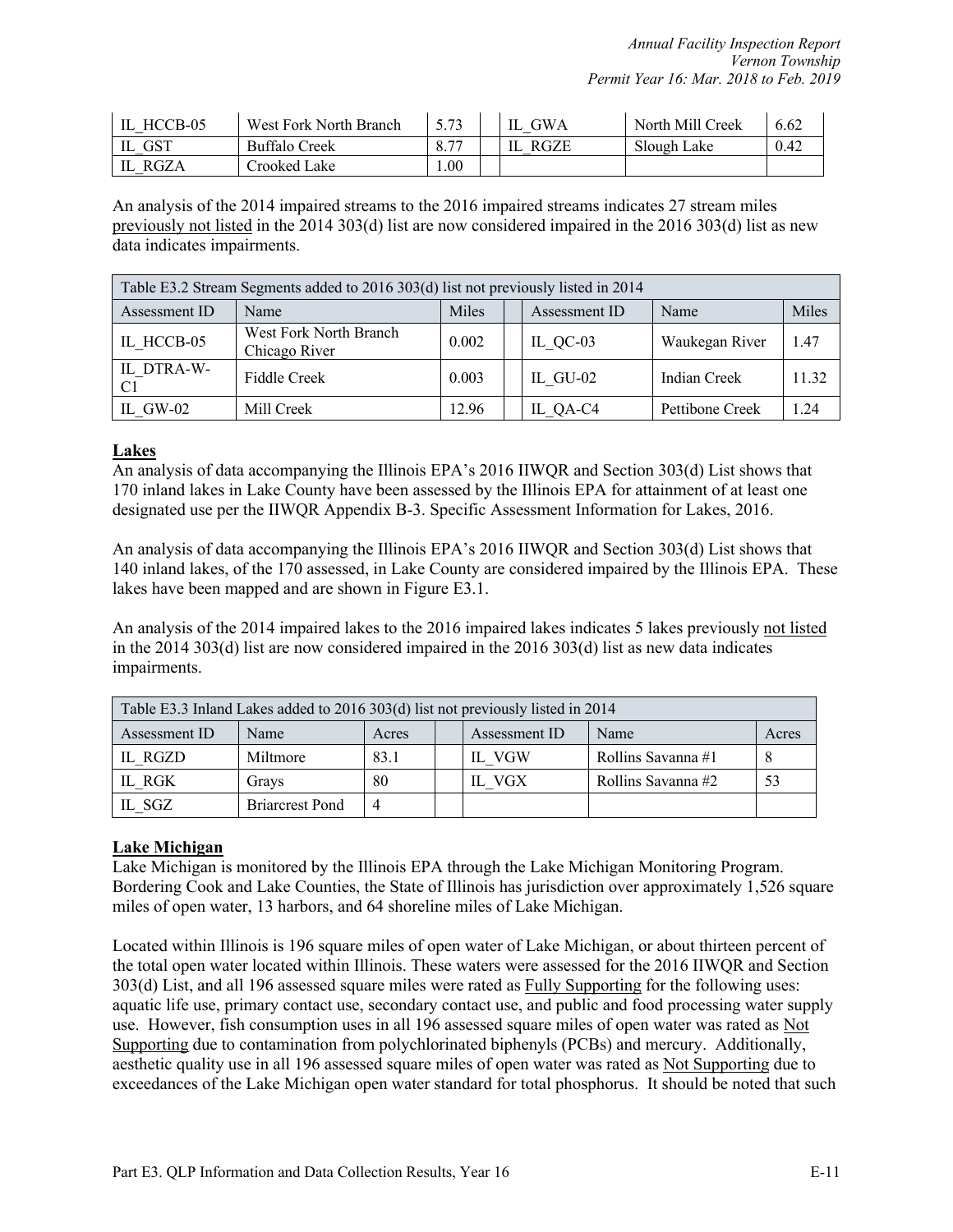exceedances do not necessarily indicate that there are offensive conditions in Lake Michigan due to excessive algal or aquatic plant growth.

Along Illinois' Lake Michigan coastline, four of the 13 harbors are currently assessed in the 2016 IIWQR and Section 303(d) List, for several different designated uses. The Illinois EPA uses data collected from the Lake Michigan Monitoring Program harbor component to assess water quality for the following designated uses:

- § Aesthetic Quality, a 0.18 sq. mi area was assessed, with 0.12 sq. mi fully supporting and 0.06 sq. mi Not Supporting (poor).
- Aquatic Life, a 3.88 sq. mi area was assessed, with 3.82 sq. mi fully supporting and 0.06 sq. mi Not Supporting (poor).
- Fish Consumption, a 2.62 sq. mi area was assessed, with 2.62 sq. mi Not Supporting (poor).
- **•** Primary and Secondary Contact were not assessed.

Table C-10 of the IIWQR, lists potential causes of impairment in the harbors of Lake Michigan that can include Pesticides, Organic Pollutants, Metal Pollutants as well as polychlorinated biphenyls (PCBs), mercury, bottom deposits, lead, zinc, cadmium, arsenic, phosphorus, copper, and chromium.

Along Illinois' Lake Michigan coastline, a portion of all 64 shoreline miles of Lake Michigan located in Illinois were assessed for the Illinois EPA's 2016 IIWQR and Section 303(d) List for several different designated uses. Contamination sources for Not Supporting is due to polychlorinated biphenyls (PCBs) and mercury and bacterial contamination from Escherichia coli (E. coli) bacteria.

- Aesthetic Quality and Aquatic Life were not assessed.
- Fish Consumption, 64 mi area was assessed, with 64 mi Not Supporting (poor).
- Primary Contact, 64 mi area was assessed, with 5.5 mi fully supporting and 58.5 mi Not Supporting (poor).
- Secondary Contact, 5.5 mi area was assessed, with 5.5 mi fully supporting.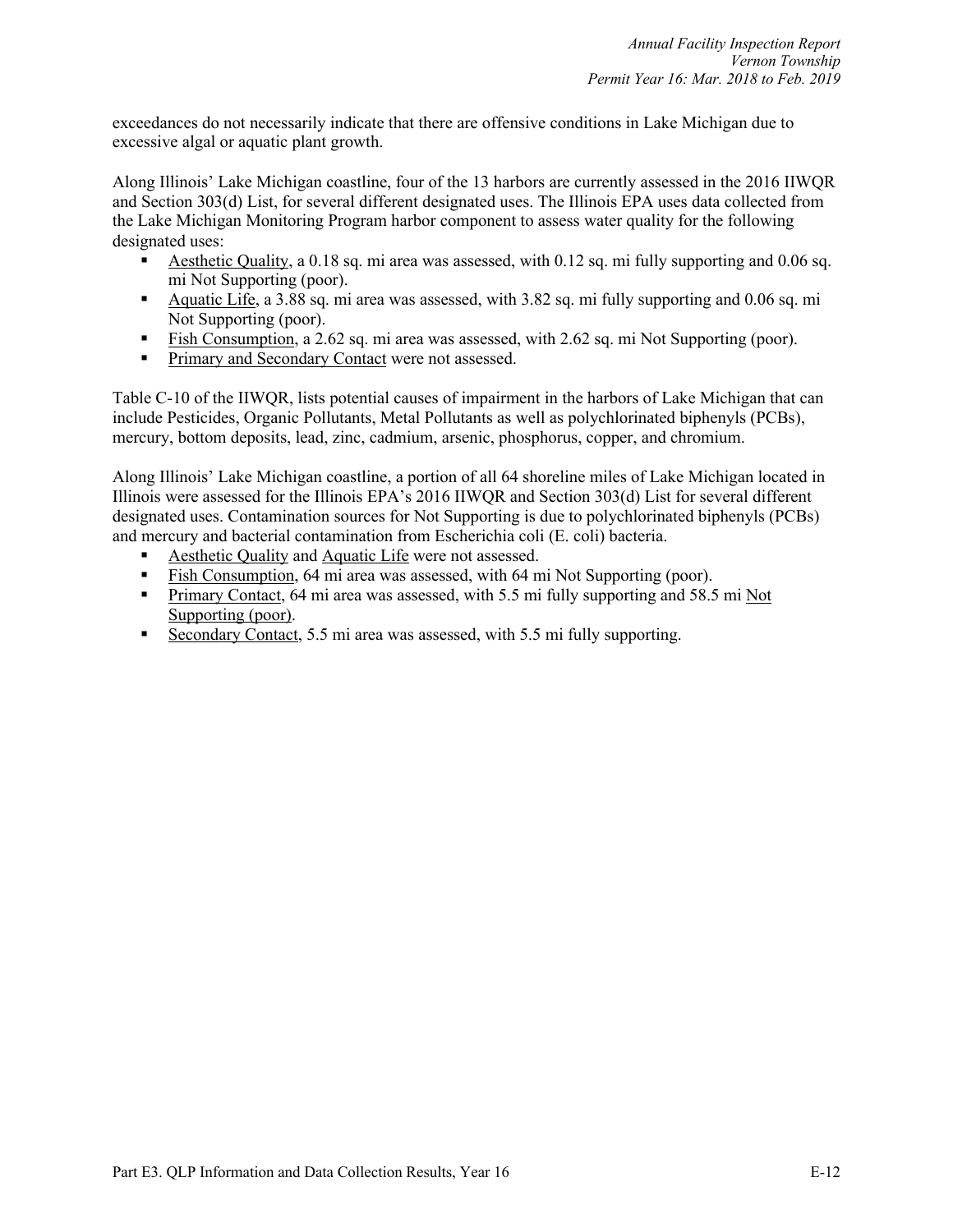

**Figure E3.1**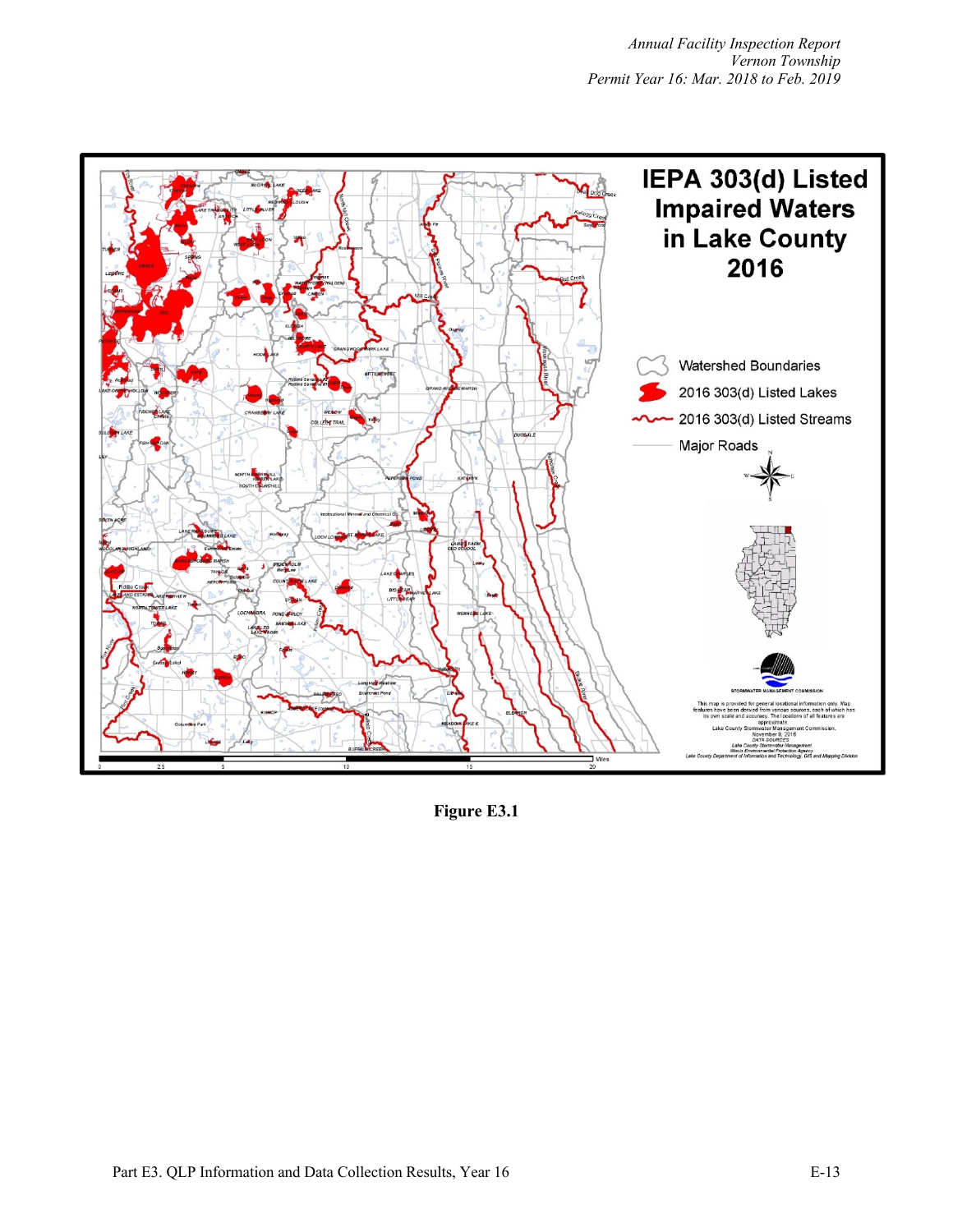#### **Monitoring**

The Des Plaines River Watershed Workgroup (DRWW) monitors water quality in the Des Plaines River and tributaries to accurately identify the quality of the river ecosystems as well as stressors associated with non-attainment of water quality standards and designated uses. During the current YR16 reporting period, DRWW's monitoring program includes: Water/Sediment sampling and analysis at 71 Monitoring Locations for 2018; Bioassessment monitoring at 20 monitoring locations; Continuous water quality monitoring with data sondes and Chlorophyll a sampling and analysis at 14 Monitoring Locations; and Flow Monitoring data collection at 21 sites. An annual water chemistry monitoring report was submitted to Illinois EPA on behalf of DRWW members in March 2019, which covers the NPDES II monitoring requirements for MS4 communities that are DRWW members. The Des Plaines River Watershed Monitoring Strategy was also updated and submitted to Illinois EPA in March 2018. The MS4 is currently a DRWW member for the reporting year (URL: http://www.drww.org/members).

The North Branch Watershed Workgroup (NBWW) monitors water quality in the North Branch of the Chicago River and tributaries to accurately identify the quality of the river ecosystems as well as stressors associated with non-attainment of water quality standards and designated uses. Monitoring data will allow for a greater understanding of the water quality impairments, identify priority restoration activities, and track water quality improvements. The Workgroup is committed to an approach for attaining water quality standards that focuses on stakeholder involvement, monitoring, and locally led decision-making based on sound science. Comprehensive baseline monitoring has been completed at all 25 sites for water column chemistry and sampled 11 sites for fish, habitat, macroinvertebrate, and sediment chemistry. Data sondes were deployed at 7 sites in the Middle Fork and Skokie River for collection of dissolved oxygen (D.O), pH, temperature, and specific conductance. The NBWW will continue to support the North Branch Watershed Planning Committee and the North Branch Watershed Consortium through regular discussion at general meetings. MS4 communities that are currently NBWW members for the reporting year are located at (URL: www.nbwwil.org).

The LCHD Lakes Management Unit has been collecting water quality data on Lake County lakes since the late 1960s. Since 2000, 176 different lakes each year have been studied and data collected on temperature, dissolved oxygen, phosphorus, nitrogen, solids, pH, alkalinity, chloride, conductivity, water clarity, the plant community and shoreline characteristics. Lake summary reports can be found, (URL hyperlink). This data is used as part of ongoing watershed planning efforts throughout the county, which result in specific programmatic and site-specific recommendations throughout the county. SMC is currently developing an application to assist communities in identifying potential site-specific recommendations within their jurisdictional boundaries.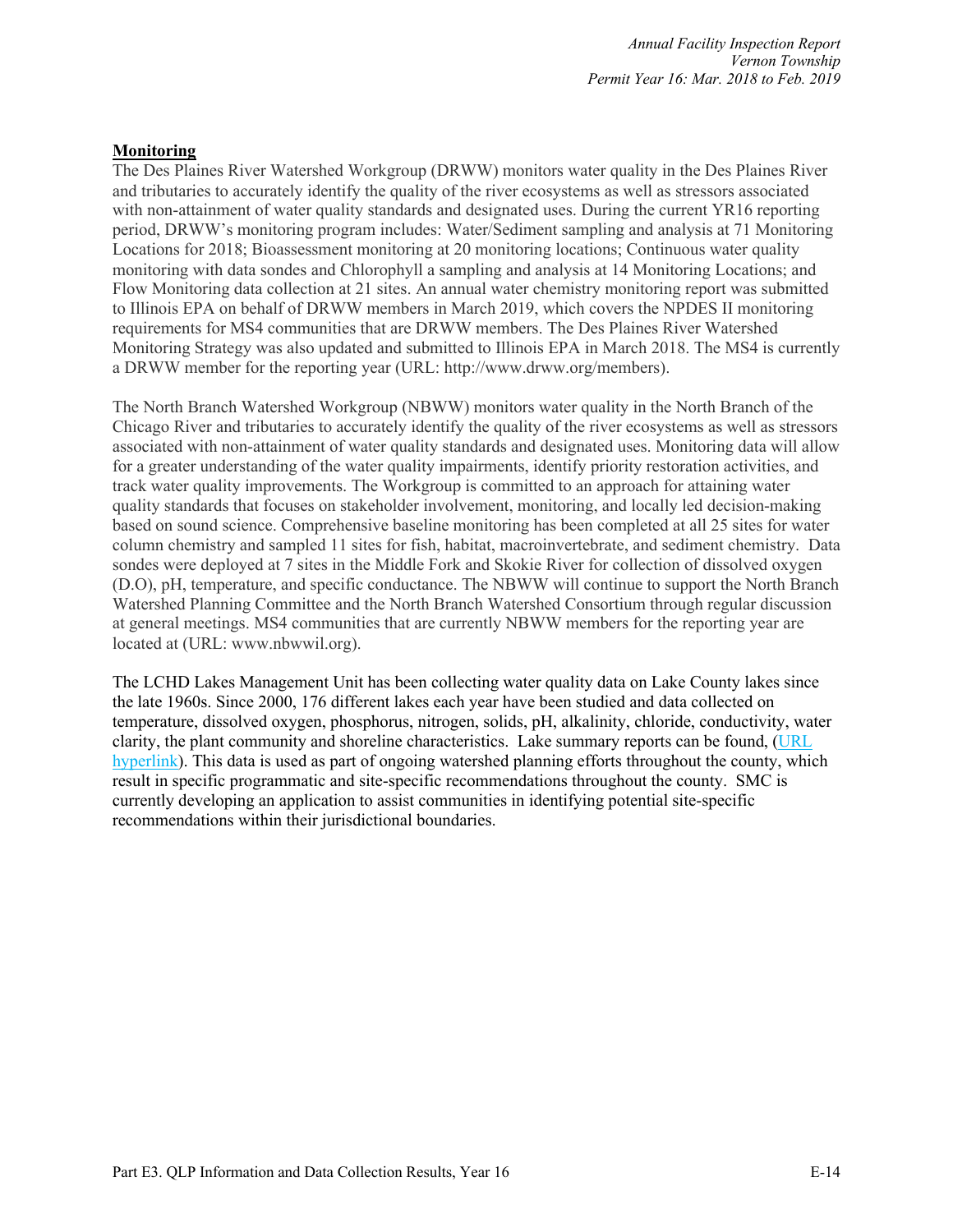# **Part E4. QLP Summary of Year 17 Stormwater Activities**

The table below indicates the stormwater management activities that the QLP plans to undertake during Year 17. Additional information about the BMPs and measurable goals that the QLP will implement during Year 17 is provided in the section following the table.

|                                                  | Year 17                                                                   |                                               |
|--------------------------------------------------|---------------------------------------------------------------------------|-----------------------------------------------|
|                                                  | <b>QLP</b>                                                                |                                               |
| A. Public Education and Outreach                 |                                                                           | D. Construction Site Runoff Control           |
| A.1 Distributed Paper Material                   | X                                                                         | D.1 Regulatory Control Program                |
| A.2 Speaking Engagement                          | $\mathbf X$                                                               | D.2 Erosion and Sediment Control              |
| A.3 Public Service Announcement                  | X                                                                         | D.3 Other Waste Control Program               |
| A.4 Community Event                              | X                                                                         | D.4 Site Plan Review Procedures               |
| A.5 Classroom Education Material                 | X                                                                         | D.5 Public Information Handling<br>Procedures |
| A.6 Other Public Education                       | X                                                                         | D.6 Site Inspection/Enforcement<br>Procedures |
|                                                  |                                                                           | D.7 Other Construction Site Runo:<br>Controls |
|                                                  |                                                                           |                                               |
| <b>B.1 Public Panel</b>                          |                                                                           | E. Post-Construction Runoff Control           |
| <b>B.2 Educational Volunteer</b>                 |                                                                           | E.1 Community Control Strategy                |
| <b>B.3 Stakeholder Meeting</b>                   | X                                                                         | E.2 Regulatory Control Program                |
| <b>B.4 Public Hearing</b>                        | $\overline{\mathrm{X}}$                                                   | E.3 Long Term O&M Procedures                  |
| <b>B.5 Volunteer Monitoring</b>                  | $\mathbf X$                                                               | E.4 Pre-Const Review of BMP De                |
| <b>B.6 Program Coordination</b>                  | X                                                                         | E.5 Site Inspections During Consti            |
| <b>B.7 Other Public Involvement</b>              | $\mathbf X$                                                               | E.6 Post-Construction Inspections             |
|                                                  | $\overline{\mathrm{X}}$                                                   | E.7 Other Post-Const Runoff Cont              |
| C. Illicit Discharge Detection and Elimination   |                                                                           |                                               |
| C.1 Storm Sewer Map Preparation                  |                                                                           | F. Pollution Prevention/Good Housekeeping     |
| C.2 Regulatory Control Program                   | X                                                                         | F.1 Employee Training Program                 |
| C.3 Detection/Elimination Prioritization<br>Plan |                                                                           | F.2 Inspection and Maintenance P              |
| C.4 Illicit Discharge Tracing Procedures         |                                                                           | F.3 Municipal Operations Storm V<br>Control   |
| C.5 Illicit Source Removal Procedures            |                                                                           | F.4 Municipal Operations Waste I              |
| C.6 Program Evaluation and Assessment            | X                                                                         | F.5 Flood Management/Assess Gu                |
| C.7 Visual Dry Weather Screening                 | $\overline{X}$                                                            | F.6 Other Municipal Operations C              |
|                                                  |                                                                           |                                               |
| C.9 Public Notification                          |                                                                           |                                               |
| C.10 Other Illicit Discharge Controls            |                                                                           |                                               |
|                                                  | <b>B. Public Participation/Involvement</b><br>C.8 Pollutant Field Testing |                                               |

| Note: "X" indicates BMPs that will be implemented during Year 17 |  |  |  |
|------------------------------------------------------------------|--|--|--|
|                                                                  |  |  |  |

| ar 17                               |                                                  | Year 17                                   |                                                 |  |
|-------------------------------------|--------------------------------------------------|-------------------------------------------|-------------------------------------------------|--|
| LP                                  |                                                  | <b>QLP</b>                                |                                                 |  |
| Public Education and Outreach       |                                                  | D. Construction Site Runoff Control       |                                                 |  |
| $\overline{X}$                      | A.1 Distributed Paper Material                   | X                                         | D.1 Regulatory Control Program                  |  |
|                                     | A.2 Speaking Engagement                          | X                                         | D.2 Erosion and Sediment Control BMPs           |  |
|                                     | A.3 Public Service Announcement                  | $\mathbf X$                               | D.3 Other Waste Control Program                 |  |
| $\frac{\overline{X}}{\overline{X}}$ | A.4 Community Event                              | X                                         | D.4 Site Plan Review Procedures                 |  |
| X                                   | A.5 Classroom Education Material                 | X                                         | D.5 Public Information Handling<br>Procedures   |  |
| $\rm X$                             | A.6 Other Public Education                       | X                                         | D.6 Site Inspection/Enforcement<br>Procedures   |  |
|                                     |                                                  |                                           | D.7 Other Construction Site Runoff<br>Controls  |  |
|                                     | Public Participation/Involvement                 |                                           |                                                 |  |
| $\overline{\mathrm{X}}$             | <b>B.1 Public Panel</b>                          | E. Post-Construction Runoff Control       |                                                 |  |
|                                     | <b>B.2 Educational Volunteer</b>                 |                                           | E.1 Community Control Strategy                  |  |
| $\overline{\mathrm{X}}$             | <b>B.3 Stakeholder Meeting</b>                   | X                                         | E.2 Regulatory Control Program                  |  |
|                                     | <b>B.4 Public Hearing</b>                        | $\mathbf X$                               | E.3 Long Term O&M Procedures                    |  |
|                                     | <b>B.5 Volunteer Monitoring</b>                  | X                                         | E.4 Pre-Const Review of BMP Designs             |  |
| $\overline{\text{X}}$               | <b>B.6 Program Coordination</b>                  | X                                         | E.5 Site Inspections During Construction        |  |
|                                     | <b>B.7 Other Public Involvement</b>              | X                                         | E.6 Post-Construction Inspections               |  |
|                                     |                                                  | $\overline{\mathbf{X}}$                   | E.7 Other Post-Const Runoff Controls            |  |
|                                     | Illicit Discharge Detection and Elimination      |                                           |                                                 |  |
|                                     | C.1 Storm Sewer Map Preparation                  | F. Pollution Prevention/Good Housekeeping |                                                 |  |
| X                                   | C.2 Regulatory Control Program                   | X                                         | F.1 Employee Training Program                   |  |
|                                     | C.3 Detection/Elimination Prioritization<br>Plan |                                           | F.2 Inspection and Maintenance Program          |  |
|                                     | C.4 Illicit Discharge Tracing Procedures         |                                           | F.3 Municipal Operations Storm Water<br>Control |  |
|                                     | C.5 Illicit Source Removal Procedures            |                                           | F.4 Municipal Operations Waste Disposal         |  |
|                                     | C.6 Program Evaluation and Assessment            | X                                         | F.5 Flood Management/Assess Guidelines          |  |
|                                     | C.7 Visual Dry Weather Screening                 | X                                         | F.6 Other Municipal Operations Controls         |  |
|                                     | C 8 Pollutant Field Testing                      |                                           |                                                 |  |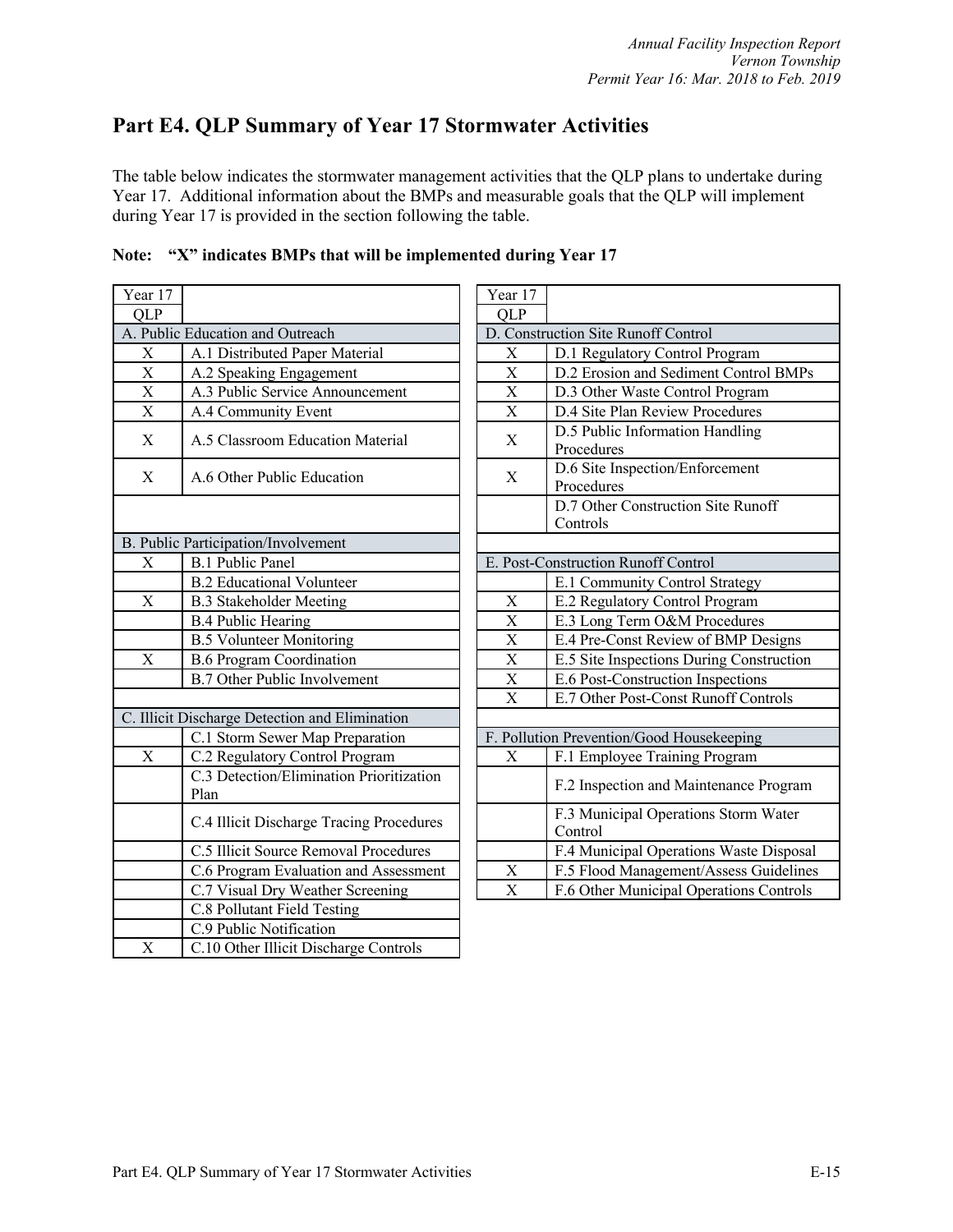The Lake County Stormwater Management Commission (SMC) is a Qualifying Local Program for MS4s in Lake County. SMC has been providing services under four of the six minimum control categories since it began implementing a comprehensive, countywide stormwater program in 1991. The revised SMPP template clarifies and emphasizes the significant efforts by SMC related to each of the six minimum control measures. These QLP commitments provide Lake County with a baseline Countywide stormwater management program that can be built upon by each of the individual MS4s.

During Year 17, SMC remains committed to performing a variety of stormwater management activities across the County, these commitments are now specifically outlined in the SMPP template. SMC program is continually evolving, to better assist Lake County MS4s in meeting the requirements of the 2016-2021 MS4 Permit.

# **A. Public Education and Outreach**

SMC will continue to support Lake County MS4s in the development and implementation of their stormwater management programs by performing activities related to the Public Education and Outreach minimum control measure, as described below.

#### **A.1 Distributed Paper Material**

SMC compiles, develops, and distributes throughout Lake County a variety of materials related to stormwater management.

Measurable Goal(s):

- § Develop and Distribute informational materials from "take away" rack at SMC.
- § Upon request, distribute informational materials directly to Lake County MS4s for local distribution.

#### **A.2 Speaking Engagement**

SMC provides educational presentations related to IEPA's NPDES Stormwater Program on a regular basis at Municipal Advisory Committee (MAC) meetings. Upon request, SMC will provide educational presentations related to IEPA's NPDES Stormwater Program to Lake County MS4s.

Measurable Goal(s):

- § Provide educational presentations related to IEPA's NPDES Stormwater Program at MAC meetings.
- § Upon request, provide educational presentations related to IEPA's NPDES Stormwater Program to Lake County MS4s.

# **A.3 Public Service Announcement**

SMC performs extensive Social Media Outreach & Announcement Activities. Public service announcement related to IEPA's NPDES Stormwater Program or Stormwater BMPs are included in SMC's watershed E-News. SMC also utilizes social media and coordinates with the Lake County Department of Transportation (LCDOT) to post watershed identification signage in watersheds where watershed planning activities have occurred or are occurring.

Measurable Goal(s):

- § Include public service announcements related to IEPA's NPDES Stormwater Program or stormwater BMPs in watershed E-News at least once each year.
- Post watershed identification signage in cooperation and collaboration with LCDOT.
- Provide information via social media (Facebook and Twitter).

# **A.4 Outreach Events**

SMC sponsors and co-sponsors educational and technical training workshops on a variety of stormwater management-related topics. Each year, SMC will sponsor or co-sponsor at least one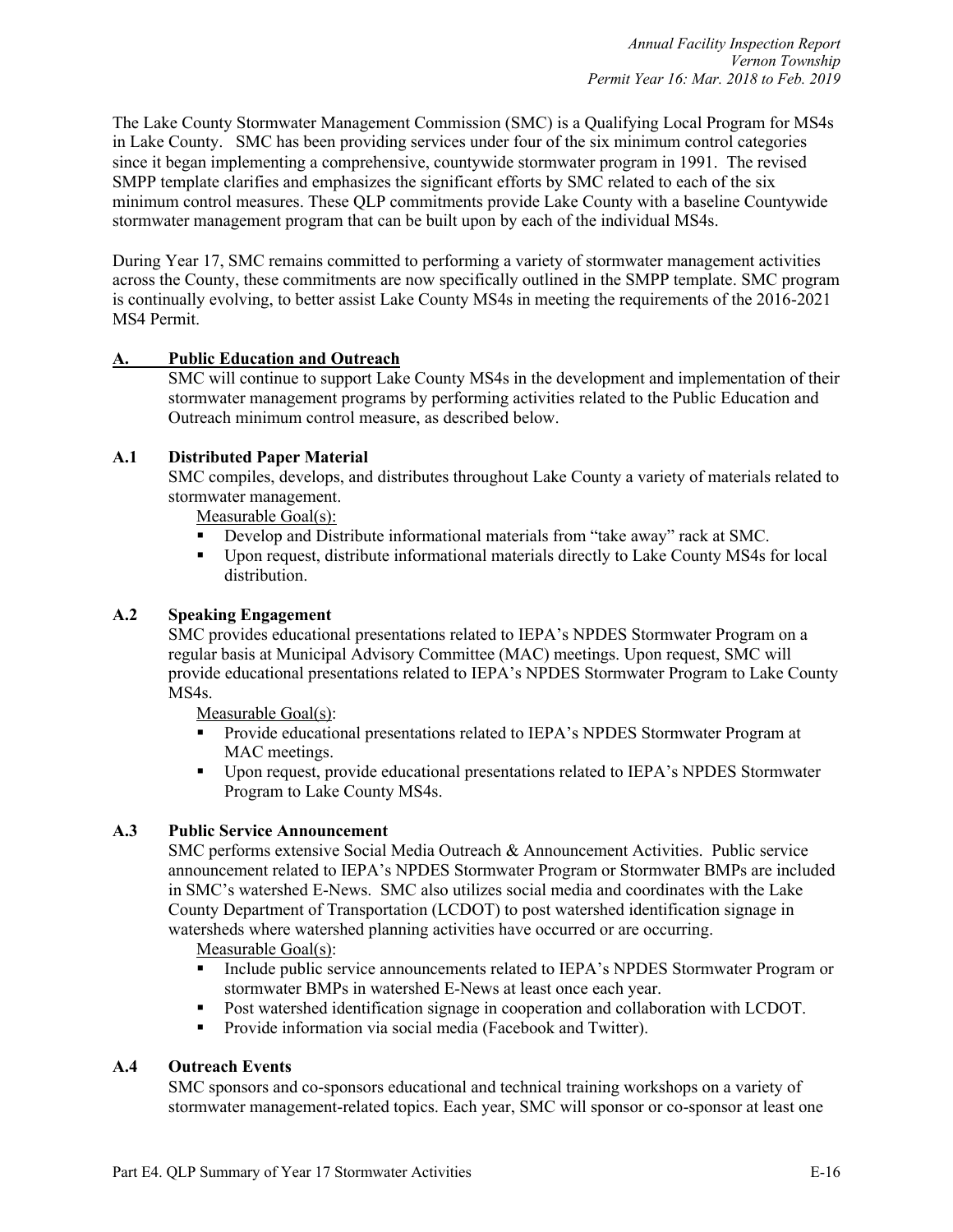workshop on a topic related to IEPA's NPDES Stormwater Program, such as soil erosion and sediment control, illicit discharge detection and elimination, or stormwater best management practices (BMPs) that can be used to protect and improve water quality.

Measurable Goal(s):

- § Sponsor or co-sponsor workshop on stormwater-related topics.
- Track workshops and events.

#### **A.5 Classroom Education Material**

Upon request, SMC will contribute to the development and compilation of material for inclusion in a stormwater education kit that can be distributed to local students and teachers and/or other local stakeholders. Additionally, upon request, SMC will provide information, materials, and training to local students and teachers and/or other local stakeholders interested in conducting storm drain stenciling.

Measurable Goal(s):

- § Upon request, develop and compile materials for inclusion in a stormwater education kit.
- § Upon request, provide information, materials, and training to local students and teachers and/or stakeholders interested in conducting storm drain stenciling.

#### **A.6 Other Public Education**

SMC maintains a website that contains a variety of materials and resources related to stormwater management. The website provides information about IEPA's NPDES Stormwater Program, provide information about stormwater best management practices (BMPs), allow for download of stormwater management-related publications and documents, provide notices of upcoming meetings and ongoing projects, includes watershed plans and watershed workgroup information, and provide links to a number of other stormwater management-related resources

Measurable Goal(s):

- § Maintain and update the portion of the SMC website dedicated to IEPA's NPDES Stormwater Program with resources such as model ordinances, case studies, brochures, and links including information related to climate change.
- Make "The Big Picture: Water Quality, Regulations & NPDES" presentation available to Lake County MS4s.
- § Make available via the Lake County SMC website, Community Awareness Illicit Discharge Education and Elimination Videos. The online videos are available in English and Spanish; English version, (URL hyperlink); Spanish version (URL hyperlink).

#### **B. Public Participation/Involvement**

SMC will continue to support Lake County MS4s in the development and implementation of their stormwater management programs by performing activities related to the Public Participation/Involvement minimum control measure, as described below.

#### **B.1 Public Panel**

SMC provides procedural guidance and implements its Citizen Inquiry Response System (CIRS) for receiving and taking action on information provided by the public regarding post-construction stormwater runoff control. SMC coordinates and conducts public meetings as well as committee meetings that are open to the public.

Measurable Goal(s):

- Implement and provide guidance on existing CIRS procedures.
- Provide notice of public meetings on SMC website.
- Track number of meetings conducted.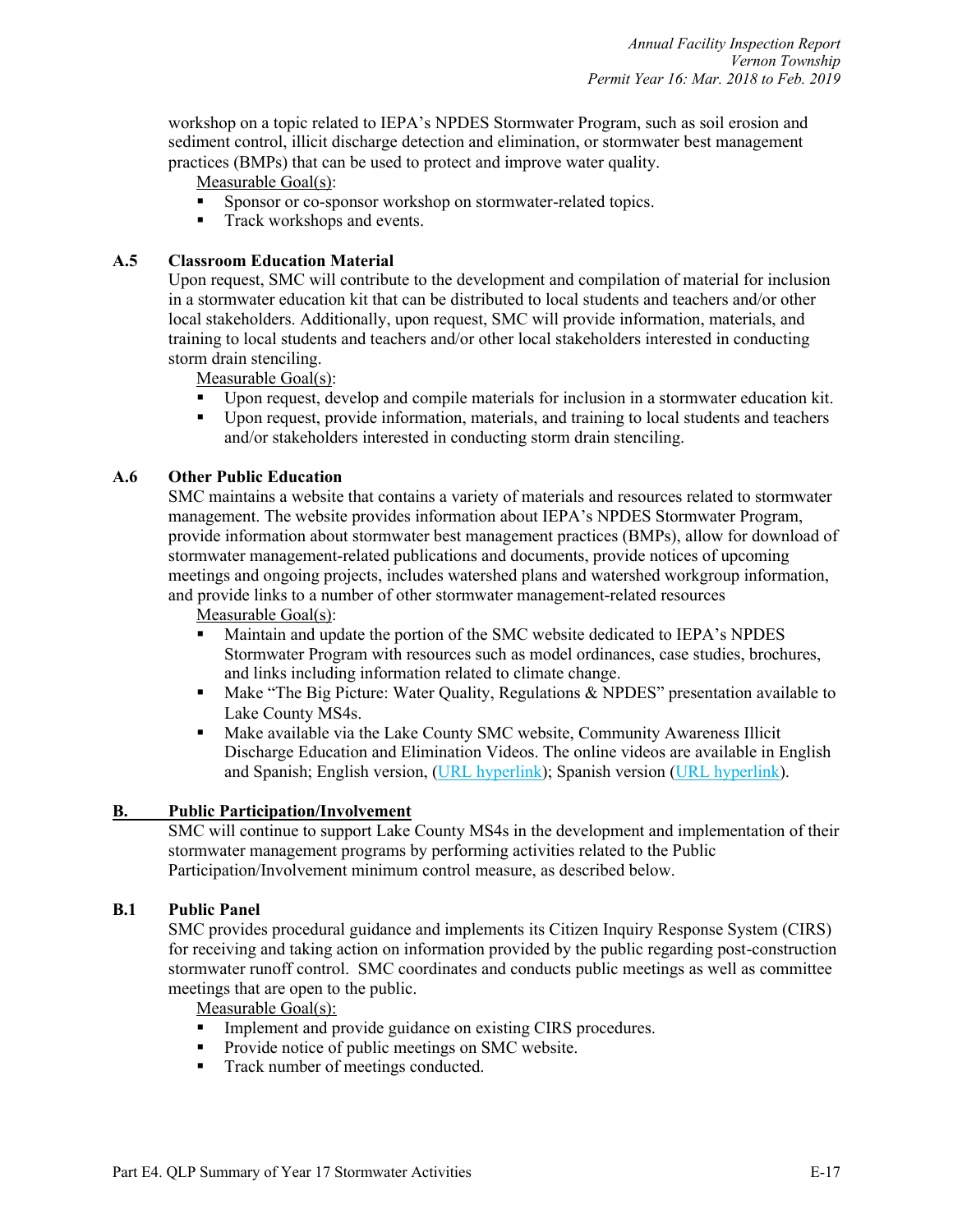#### **B.3 Stakeholder Meeting**

SMC is actively involved in watershed planning throughout Lake County. SMC believes that the watershed planning process cannot happen and will not be successful without the input, interest, and commitment of the watershed stakeholders. Watershed stakeholders may include municipalities, townships, drainage districts, homeowner associations, lakes management associations, developers, landowners, and local, county, state, and federal agencies.

Measurable Goal(s):

- Provide notice of stakeholder meetings on SMC website.
- Track number of watershed committee meetings conducted.
- § Establish watershed planning committees for each new watershed planning effort.

#### **B.6 Program Involvement**

Consistent with Lake County's comprehensive, countywide approach to stormwater management, SMC serves as a Qualifying Local Program (QLP) for all Lake County MS4s. In this role, in 2002, SMC proactively formed the Municipal Advisory Committee (MAC) to provide a forum for representatives of local MS4s, which include municipalities, townships, and drainage districts, to discuss, among other topics, the implementation of IEPA's NPDES Stormwater Program. SMC will continue to facilitate MAC meetings and will continue to provide general support to Lake County MS4s as they continue to develop and implement their stormwater management programs. SMC will prepare an annual report on its stormwater management activities and will provide guidance to Lake County MS4s in preparing their own annual reports.

Measurable Goal(s):

- Track number of MAC meetings conducted.
- Prepare annual report template for use by Lake County MS4s including a description of the Qualifying Local Program stormwater management activities.
- Prepare/maintain SMPP template for use by Lake County MS4s in creating their own SMPP.

#### **C. Illicit Discharge Detection and Elimination**

SMC will continue to support Lake County MS4s in the development and implementation of their stormwater management programs by performing activities related to the Illicit Discharge Detection and Elimination minimum control measure, as described below. Note, however, that the primary responsibility for the implementation of the Illicit Discharge Detection and Elimination minimum control measure lies with the MS4.

Measurable Goal(s):

- Continue to make available information regarding prioritization of outfalls for illicit discharge screening activities.
- Continue to make available compiled GIS data related to the County's existing stormwater infrastructure (e.g. storm sewer atlases, stream inventories and detention basin inventories).

# **C.2 Regulatory Control Program**

SMC provides local MS4s with model and example illicit discharge ordinances that prohibit all non-stormwater discharges, including illegal dumping, to the storm sewer system. Additionally, the WDO includes provisions that prohibit illicit discharges to the storm sewer system during construction (i.e., prior to final site stabilization) on development sites.

Measurable Goal(s):

- **•** Provide model and example illicit discharge ordinances to Lake County MS4s.
- Continue to administer and enforce the WDO.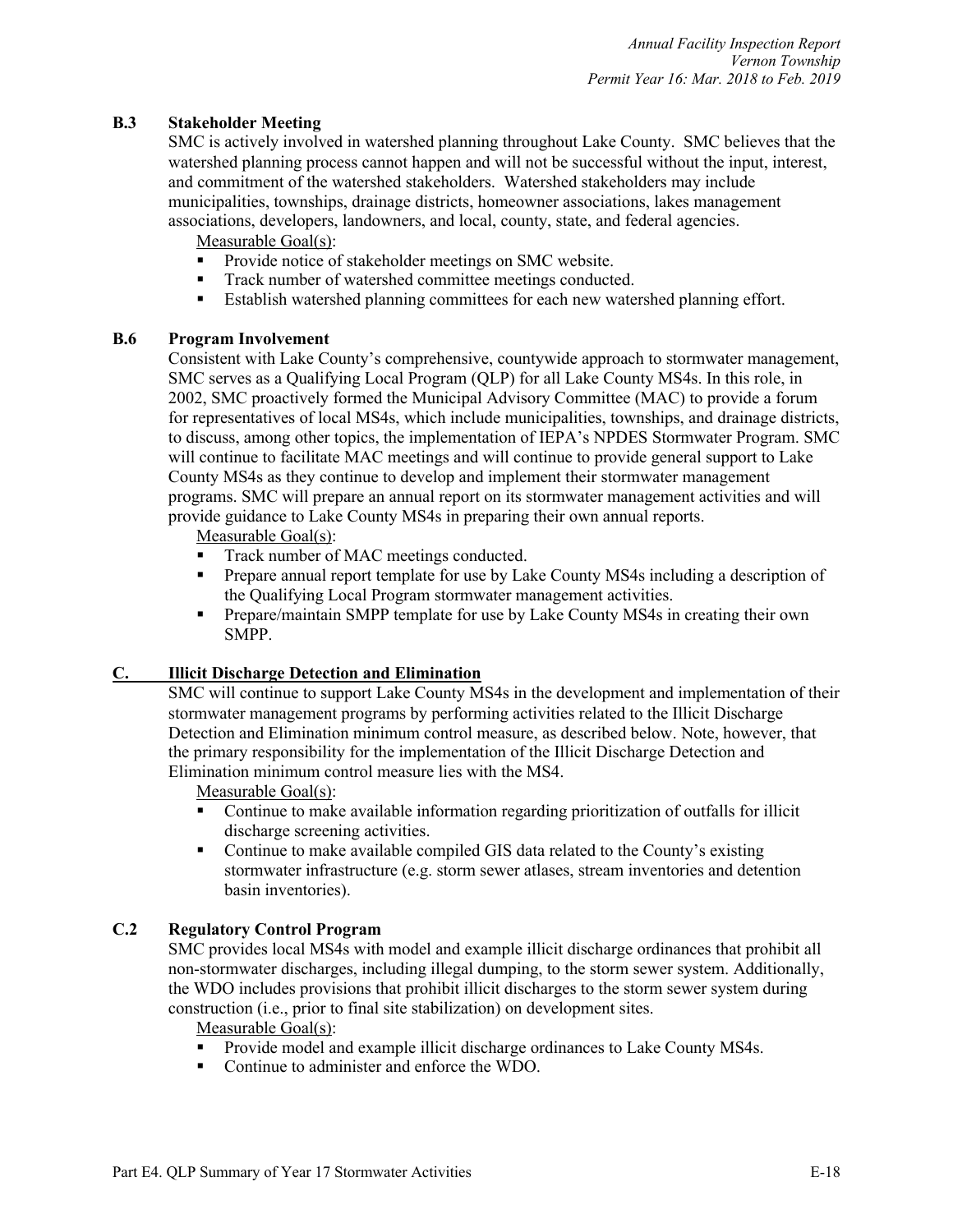#### **C.10 Other Illicit Discharge Controls**

SMC regularly sponsors and co-sponsors educational and technical training workshops on a variety of stormwater management-related topics.

#### Measurable Goal(s):

- § Sponsor or co-sponsor and track the number of attendees at an Illicit Discharge Detection and Elimination workshop or other training workshop related to IEPA's NPDES Stormwater Program.
- § Distribute informational materials about the hazards of illicit discharges and illegal dumping from "take away" rack at SMC and SMC website.

#### **D. Construction Site Runoff Control**

Lake County has adopted a countywide Watershed Development Ordinance (WDO) that establishes the minimum stormwater management requirements for development in Lake County, including requirements for construction site runoff control.

# **D.1 Regulatory Control Program**

The WDO is the regulatory mechanism that requires the use of soil erosion and sediment controls on development sites throughout Lake County. SMC has also created a Designated Erosion Control Inspector (DECI) program, a program designed to closely mirror the inspection requirements of IEPA's General NPDES Permit No. ILR10.

Measurable Goal(s):

- § Continue to administer and enforce the WDO.
- § Continue to administer the Designated Erosion Control Inspector (DECI) program outlined by the WDO.

#### **D.2 Erosion and Sediment Control BMPs**

§600 of the WDO specifies the soil erosion and sediment control measures that must be used in conjunction with any land disturbing activities conducted on a development site. SMC maintains technical guidance resources and documents to accompany the WDO.

Measurable Goal(s):

- § Continue to administer and enforce the WDO.
- Continue to maintain technical guidance documents.

#### **D.3 Other Waste Control Program**

The WDO includes several provisions that address illicit discharges generated by construction sites. The applicant is required to prohibit the dumping, depositing, dropping, throwing, discarding, or leaving of litter and construction material and all other illicit discharges from entering the stormwater management system.

Measurable Goal(s):

■ Continue to administer and enforce the provisions of the WDO related to the control of waste and debris during construction on development sites.

#### **D.4 Site Plan Review Procedures**

A community's designated enforcement officer is responsible for reviewing and permitting development plans and for administering and enforcing the provision of the WDO. Within certified communities the responsibility lies with the MS4; within non-certified communities the designated enforcement officer is SMC's chief engineer. SMC administers this enforcement officer program, providing training on an as-needed basis to all enforcement officers to assist them in passing the exam, and maintains an up-to-date list identifying each community's designated enforcement officer. In addition to administering the enforcement officer program, SMC periodically reviews each community's WDO administration and enforcement records,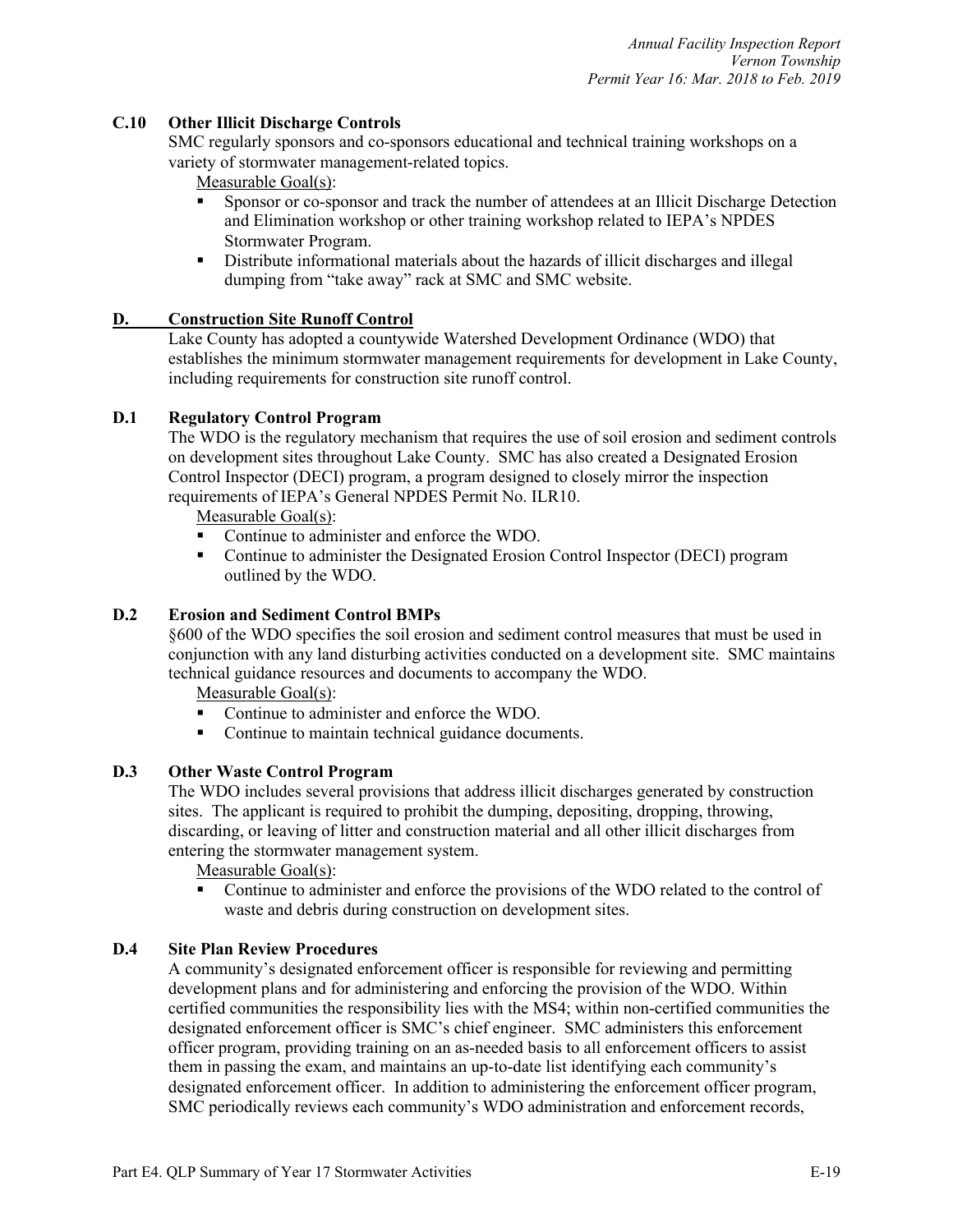using the results of such review to evaluate the performance of certified communities and designated enforcement officers.

Measurable Goal(s):

- § Administer the Enforcement Officer (EO) program outlined by the WDO.
- Maintain an up-to-date list identifying each community's designated enforcement officer.
- **•** Periodically review each community's WDO administration and enforcement records. Re-Certification Procedure.
- Continue to maintain technical guidance documents.

#### **D.5 Public Information Handling Procedures**

SMC provides a number of opportunities for the receipt and consideration of information submitted by the public.

Measurable Goal(s):

§ Document and track the number of soil erosion and sediment control-related complaints received and processed by SMC.

#### **D.6 Site Inspection/Enforcement Procedures**

Article 11 of the WDO contains both recommended and minimum requirements for the inspection of development sites. Within certified communities, the community's designated enforcement officer is responsible for conducting these inspections; within certified communities, SMC's chief engineer is responsible for conducting these inspections. Article 12 of the WDO specifies the legal actions that may be taken and the penalties that may be imposed if the provisions of the WDO are violated.

Measurable Goal(s):

■ Document and track the number of site inspections conducted by SMC.

# **E. Post-Construction Runoff Control**

As described above, Lake County has adopted a countywide Watershed Development Ordinance (WDO) that establishes the minimum stormwater management requirements for development in Lake County, including requirements for post-construction runoff control.

#### **E.2 Regulatory Control Program**

Proposed stormwater management strategies must address the runoff volume reduction requirements described in §503 of the WDO and must include appropriate stormwater BMPs to address the other applicable post-construction runoff control requirements of the WDO.

Measurable Goal(s):

■ Continue to administer and enforce the WDO.

#### **E.3 Long Term O&M Procedures**

§401 of the WDO requires that maintenance plans be developed for all stormwater management systems and, §500 further details deed or plat restriction requirements for all stormwater management systems.

Measurable Goal(s):

§ Continue to administer and enforce the WDO.

#### **E.4 Pre-Construction Review of BMP Designs**

As described above, a community's designated enforcement officer is responsible for reviewing and permitting development plans and for administering and enforcing the provisions of the WDO. This includes a review of the stormwater BMPs that will be used to meet the postconstruction runoff control requirements of the WDO and adherence to the Runoff Volume Reduction standards of §503.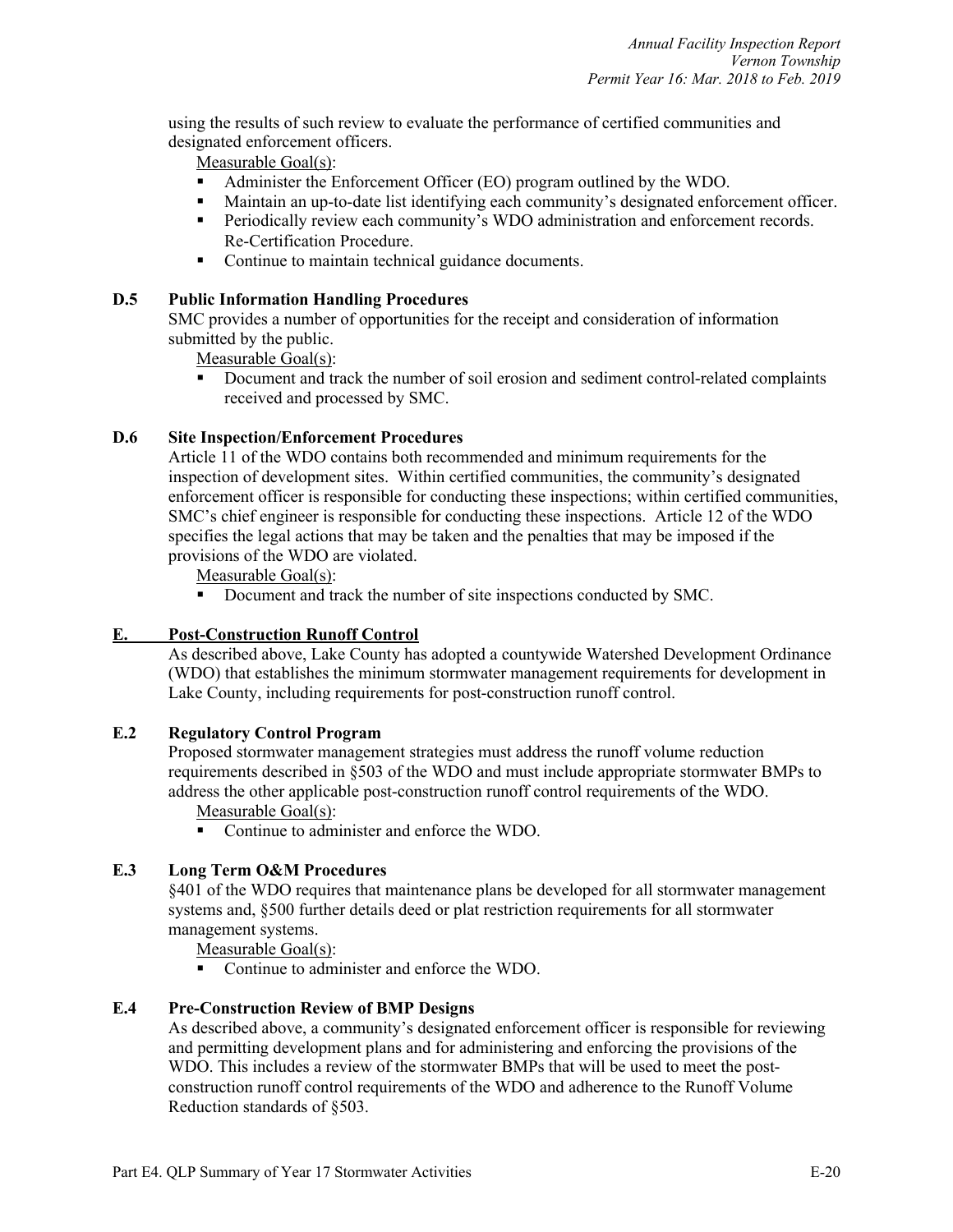Measurable Goal(s):

■ Continue to administer and enforce the WDO.

#### **E.5 Site Inspections During Construction**

As described above in MCM D.6 Article 11 of the WDO contains both recommended and minimum requirements for the inspection of development sites.

Measurable Goal(s):

§ Continue to administer and enforce the WDO.

#### **E.6 Post-Construction Inspections**

SMC has collaborated on a number of watershed-based plans throughout the County. These watershed plans included a stream and detention basin inventories. The plans also include a list of site-specific best management practices within various communities based on an assessment of these inventories and other data. SMC is currently developing an application to assist communities in identifying potential project sites, recommended in adopted watershed plans, within their jurisdictional boundaries.

Measurable Goal(s):

- Continue to administer and enforce the WDO.
- Develop an application, for use by MS4s, to identify adopted watershed plan recommendations within their communities.
- Watershed Planning Status Map, (URL hyperlink).
- Lake County Watershed Based Plans, (URL hyperlink).

# **E.7 Other Post-Construction Runoff Controls**

Through the Watershed Management Board (WMB), SMC provides partial funding for flood damage reduction and surface water quality improvement projects. The WMB, which includes representatives from the Lake Michigan, North Branch of the Chicago River, Fox River, and Des Plaines River watersheds, meets annually to review potential projects and to make recommendations on stormwater BMP project funding. Members of the WMB include chief municipal elected officials, township supervisors, drainage district chairmen, and county board members from each district found within each of Lake County's four major watersheds. The goal of the WMB program is to maximize opportunities for local units of government and other groups to have input and influence on the solutions used to address local stormwater management problems. Previous WMB-funded projects have reduced flooding, improved surface water quality, and enhanced existing stormwater management facilities throughout Lake County.

Measurable Goal(s):

- Conduct annual WMB meeting.
- Contribute funding to flood damage reduction and water quality improvement projects through the WMB.

# **F. Pollution Prevention/Good Housekeeping**

SMC will continue to support Lake County MS4s in the development and implementation of their stormwater management programs by performing activities related to the Pollution Prevention/Good Housekeeping minimum control measure, as described below. Note, however, that the primary responsibility for the implementation of the Pollution Prevention/Good Housekeeping minimum control measure lies with the MS4.

# **F.1 Employee Training Program**

SMC will assist Lake County MS4s with the development and implementation of their employee training programs by maintaining a list of known employee training resources and opportunities,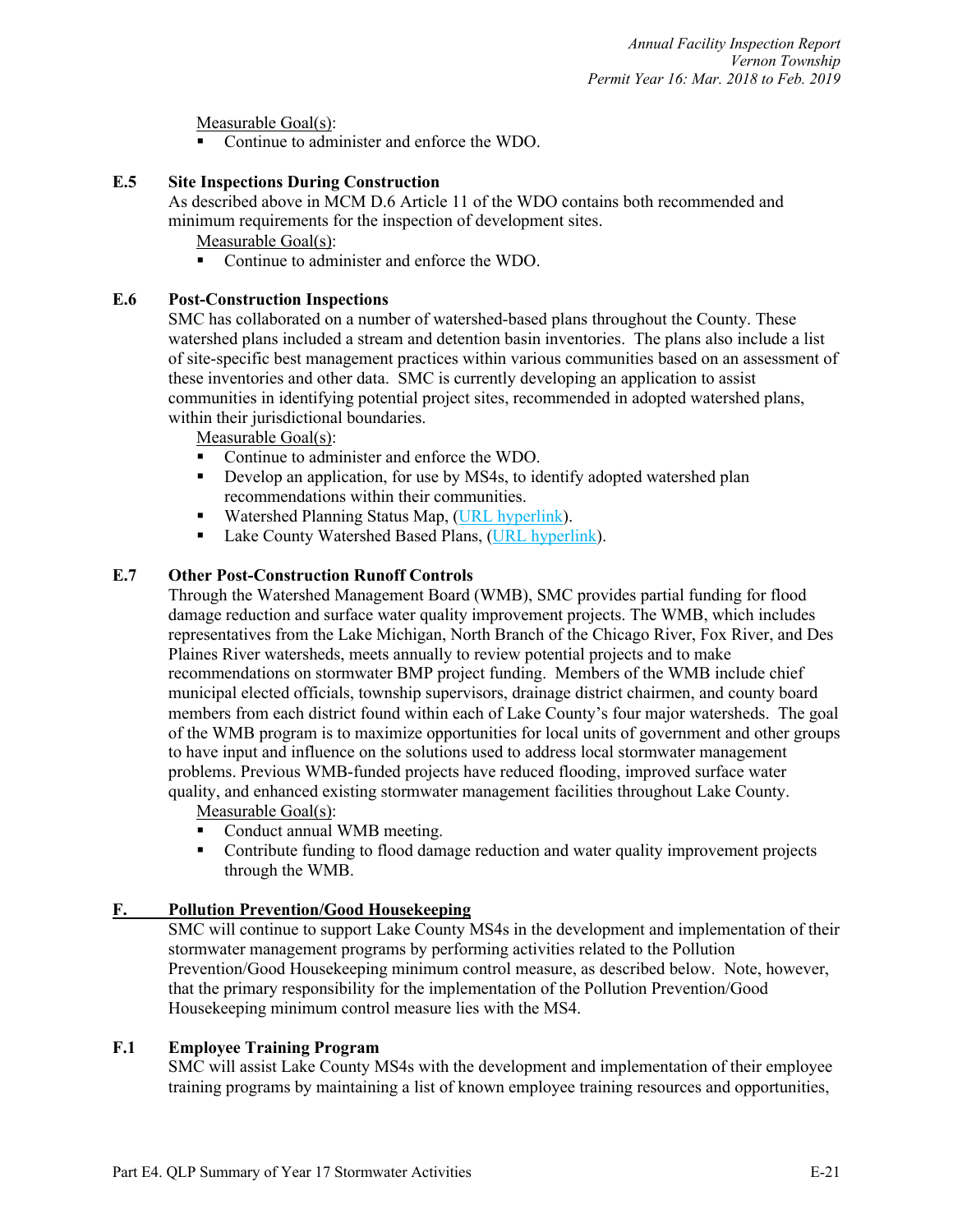making available a software-based employee training program, and providing technical assistance to local MS4s. In addition, each year, SMC will sponsor or co-sponsor training workshops.

Measurable Goal(s):

- § Maintain a list of known employee training resources and opportunities.
- Make available the Excal Visual Storm Watch: Municipal Storm Water Pollution Prevention software-based employee training program.
- § Make available the Excal Visual IDDE: A Grate Concern software-based employee training program.
- § Sponsor or co-sponsor a training workshop related to pollution prevention/good housekeeping or other training workshop related to IEPA's NPDES Stormwater Program.

#### **F.5 Flood Management/Assess Guidelines**

In working toward meeting its primary goals of flood damage reduction and surface water quality improvement, SMC follows a set of stormwater management policies that were created to define its roles and responsibilities for stormwater management in Lake County. One of these policies is to integrate multi-objective opportunities (e.g., flood damage reduction, surface water quality improvement, environmental enhancement) into SMC-sponsored projects. In accordance with this policy, SMC will evaluate all SMC-sponsored projects for multi-objective opportunities.

Measurable Goal(s):

■ Track number of SMC-sponsored projects that are reviewed for multi-objective opportunity.

#### **F.6 Other Municipal Operations Controls**

SMC develops and distributes chloride reduction documents and materials. Each year, SMC will sponsor or co-sponsor at least one workshop on a topic related to winter de-icing. Lake County also publishes a "Lake County Winter Maintenance Preferred Providers" list. Providers included on this list have successfully completed a Lake County Deicing Training Workshop and passes the associated course exam.

Measurable Goal(s):

- Advise MS4 communities of watershed groups addressing issues associated with the use of chlorides (i.e. road salt).
- § Sponsor or co-sponsor at least one workshop on a topic related to winter de-icing.
- Make available chloride reduction documents on take-away racks and the website.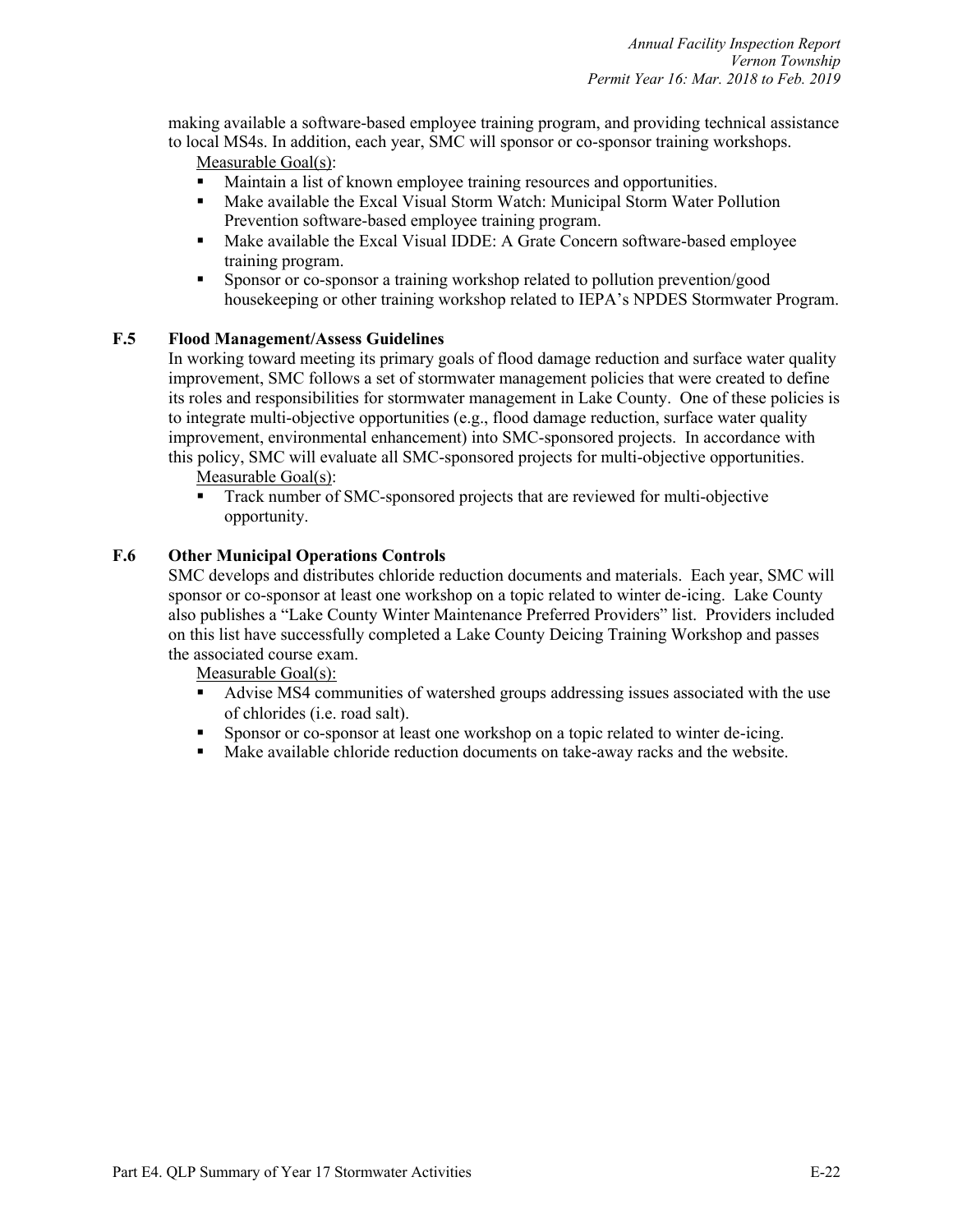| Project Name | Project Size<br>(acres) | Construction<br><b>Start Date</b> | Construction<br>End Date |
|--------------|-------------------------|-----------------------------------|--------------------------|
|              |                         |                                   |                          |
|              |                         |                                   |                          |
|              |                         |                                   |                          |
|              |                         |                                   |                          |
|              |                         |                                   |                          |
|              |                         |                                   |                          |
|              |                         |                                   |                          |
|              |                         |                                   |                          |
|              |                         |                                   |                          |
|              |                         |                                   |                          |
|              |                         |                                   |                          |
|              |                         |                                   |                          |
|              |                         |                                   |                          |
|              |                         |                                   |                          |
|              |                         |                                   |                          |
|              |                         |                                   |                          |
|              |                         |                                   |                          |
|              |                         |                                   |                          |
|              |                         |                                   |                          |

# **Part E5. QLP Construction Projects Conducted During Year 16**